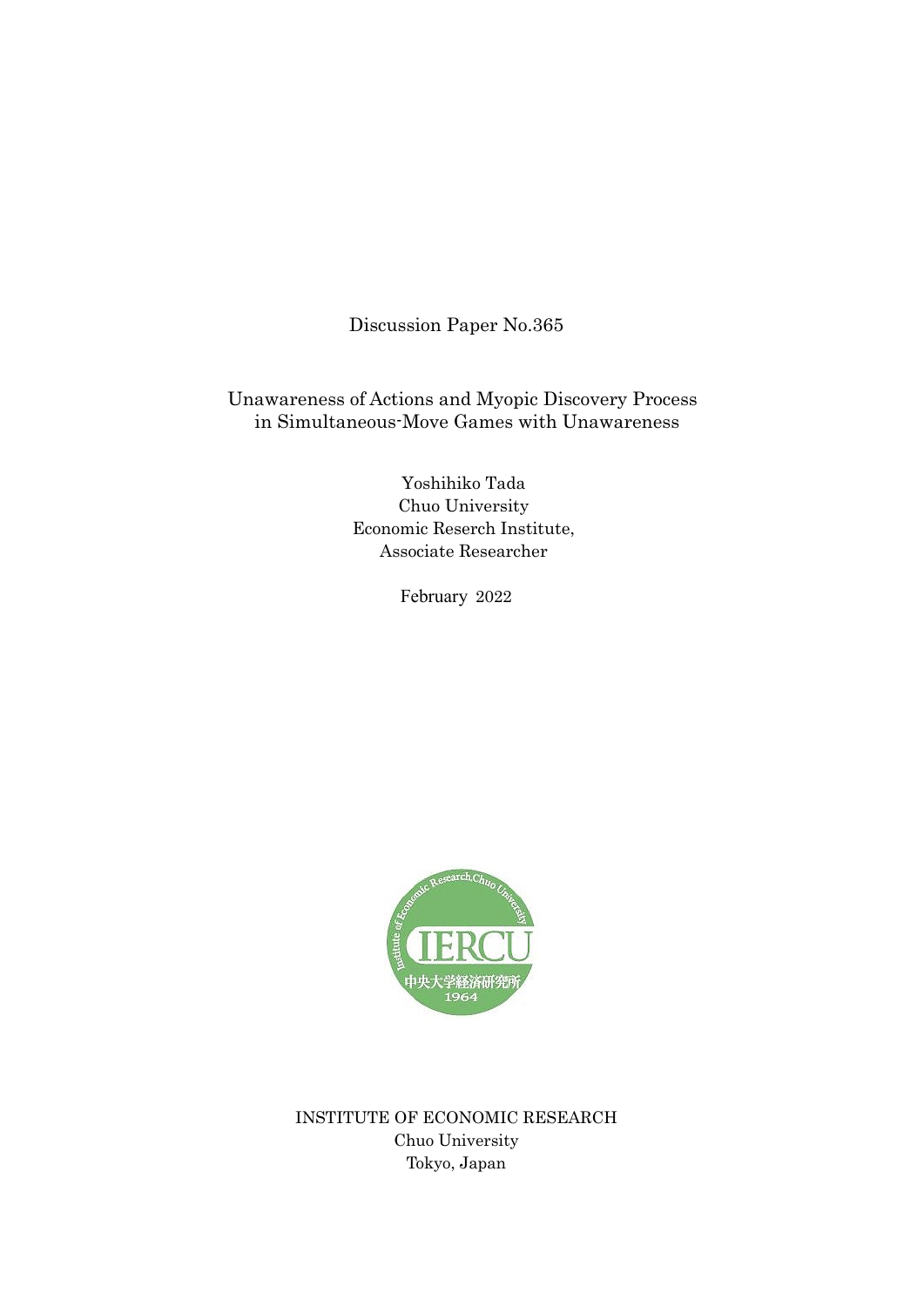# Unawareness of Actions and Myopic Discovery Process in Simultaneous-Move Games with Unawareness *<sup>∗</sup>*

Yoshihiko Tada*†‡*

February 18, 2022

#### **Abstract**

This study discusses the convergence to a solution in simultaneousmove games with unawareness. Since games with unawareness assume players' unawareness of actions, in some plays, players might revise their subjective views when they observe opponents' play, which they were unaware of. Recently, a model of discovery processes was proposed to analyze the revision process of subjective views. Pioneering work in discovery processes shows that the revision process that converges to subjective views is not adopted by all players. However, previous studies do not show that the players' play converges to a particular solution. This paper introduces the closedness under rational behavior (CURB) notion, that is, a set-valued solution concept, to simultaneous-move games with unawareness, and shows that the play of myopic players, who best respond to the previous play, converges to the generalized CURB set. Moreover, we propose that CURB block games, which consist only of a realizable CURB set, represent the economy of knowledge of games' structures.

*JEL classification*: C70; C72; D80; D83

*Keywords*: Game Theory; Unawareness; Discovery of Actions; Growing Awareness; Adaptive Play; Closedness under Rational Behavior

*<sup>∗</sup>*This article is based on the author's master's thesis, Tada (2018), and two earlier versions, Tada (2020) and Tada (2021). The earlier versions of this article were presented at the 2018 Japanese Economic Association Autumn Meeting at Gakushuin University, September 8–9, 2018, Tokyo, and at the 2021 Japanese Economic Association Spring Meeting at Kwansei Gakuin University, May 15–16, virtual. The author thanks Norimasa Kobayashi, Yasuo Sasaki, Masakazu Fukuzumi, Toichiro Asada, and Hirokazu Takizawa for their insightful comments on this study.

*<sup>†</sup>*Graduate School of Economics, Chuo University, 742-1, Higashinakano, Hachioji-shi, Tokyo 192-0393, Japan

*<sup>‡</sup>*yoshihiko.tada.4@gmail.com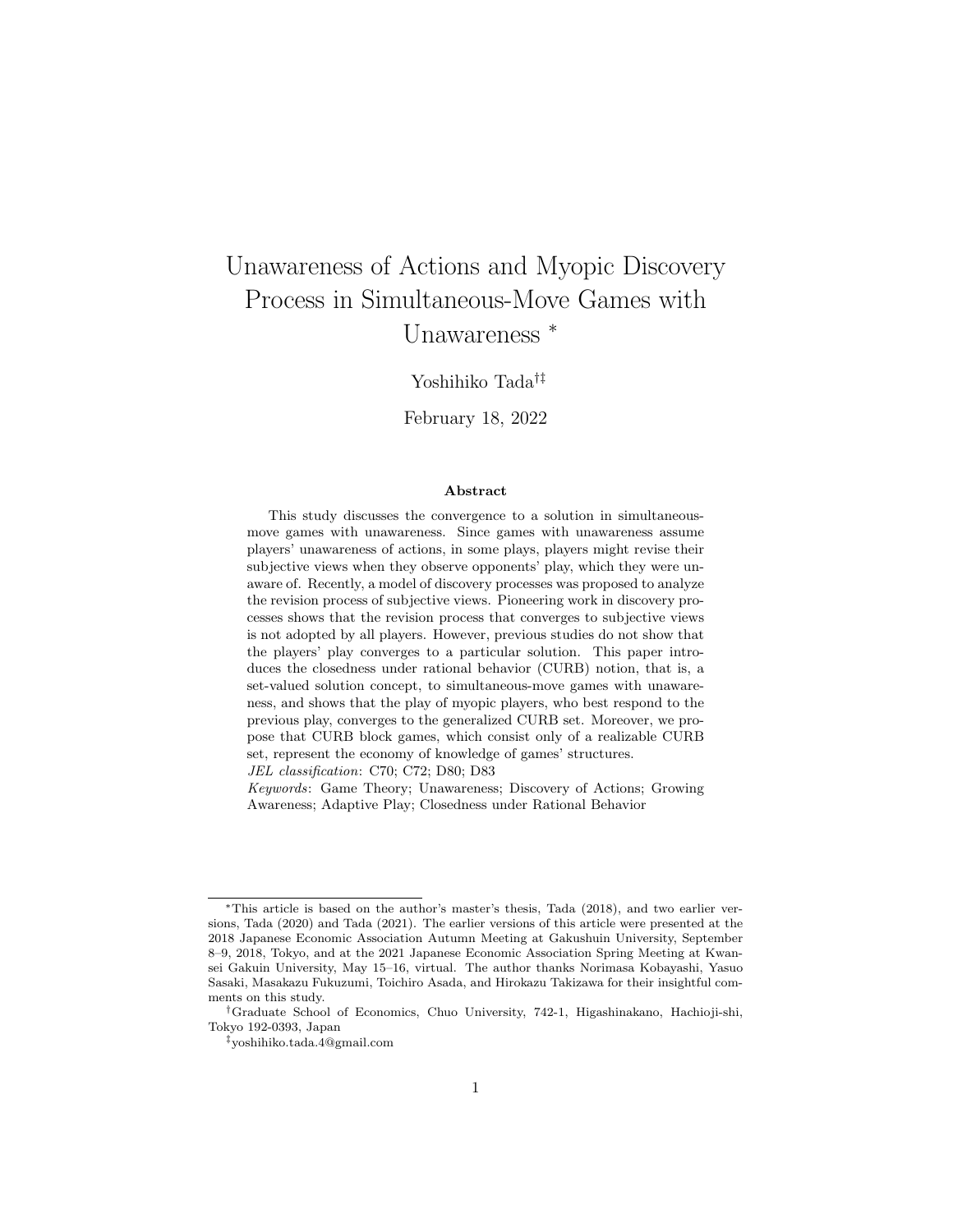## **1 Introduction**

This study introduces closedness under rational behavior (CURB) notions to simultaneous-move games with unawareness, models a myopic discovery process in which every player best responds to the immediately preceding plays, and shows that myopic best responses converge to realizable CURB sets in any myopic discovery process. Games with an unawareness model lack conception of the games' situations, for example, the players' set, the actions' set, and state spaces. This means that certain players may not be able to perceive parts of the sets of players, actions, and states.<sup>[1](#page-2-0)</sup>

Since players may be unaware of actions, some of them might revise their view when they observe opponents' play, which they were previously unaware of. Schipper (2021) discusses such revision process, namely, the discovery process, whereby players observe actions that they might have previously been unaware of, and revise their subjective views by adding the new actions to their subjective views.

A discovery process is different from a learning process. Learning is an update process of probability distributions. However, as shown by Schipper (2013), unawareness of an event is not the same as assigning the event to zero probability. Any event that the agents are unaware of is not included in the subjective state space. Hence, the agents cannot assign any probability to the event. If such an event occurs, their subjective state space must be expanded. In games with unawareness, the set of actions must also be increased when actions that players were unaware of are played. Therefore, learning cannot be applied to games with unawareness. Discovery processes are alternative models of learning processes that were proposed to avoid this very issue.

Schipper (2021) shows that when all players implement rationalizable strategies in each stage of the game, any rationalizable discovery process converges to form larger subjective views that do not need further revision<sup>[2](#page-2-1)</sup>. However, he does not show that players' play converges toward a particular solution, although he does show that such subjective views possess the same rationalizable self-confirming equilibrium, that is, such revision processes do not converge to the equilibrium.

This paper tries to show that, through the discovery process in simultaneousmove games with unawareness, all the players' play converges to a particular solution. Our model assumes that every player best responds to the opponents' immediately preceding plays in each stage of the game. We shall call the play a "myopic play. ''A myopic play is a type of Markov play. Unlike rationalizable plays, myopic plays may not be rationalizable. However, in the real world, most people are not rational and do not mutually believe in each other's rationality. Therefore, they do not play based on rationalizable strategies. Hence, an assumption of myopic play is suitable for real world analysis.

<span id="page-2-0"></span><sup>&</sup>lt;sup>1</sup> Pioneering works about games with unawareness include Feinberg (2021), Copič Galeotti (2006), Ozbay (2007), Heifetz et al. (2013b), Halpern and Rêgo (2014), Rêgo and Halpern (2012), and Grant and Quiggin (2013). For a historical survey, see Schipper (2014).

<span id="page-2-1"></span><sup>&</sup>lt;sup>2</sup>Note that larger subjective games might not be common.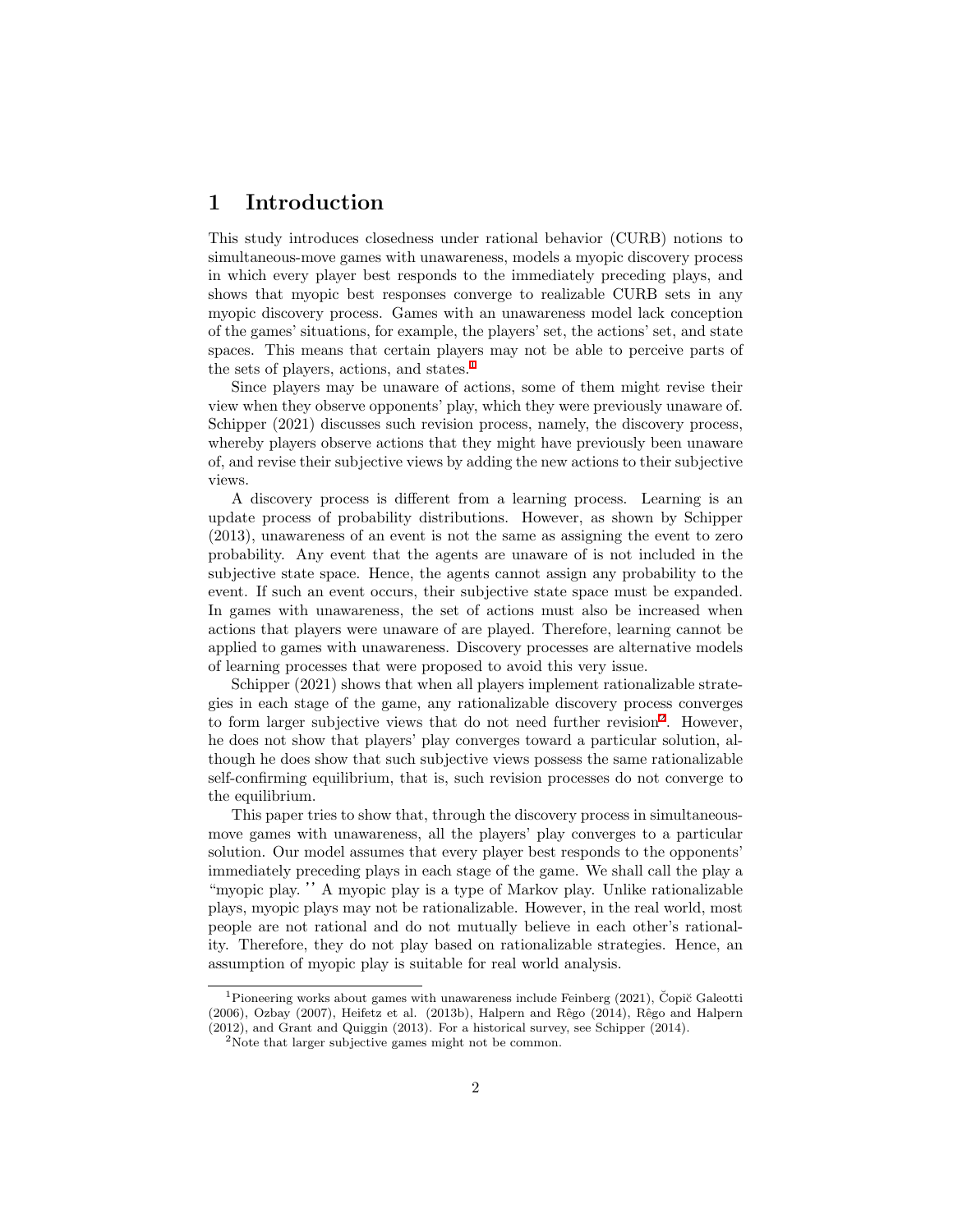We consider the solution concepts in games with unawareness before we examine a convergence to a solution concept in the myopic discovery processes. There are two main notions of solution concepts in studies on games with unawareness. The first is the equilibrium notion, which has been used in Feinberg  $(2021)$ , Copič Galeotti  $(2006)$ , Ozbay  $(2007)$ , Halpern and Rêgo  $(2014)$ , Rêgo and Halpern (2012), Grant and Quiggin (2013), and Meier and Schipper (2014). An equilibrium is interpreted as an equilibrium in beliefs. However, unlike standard game models, games with unawareness assume unawareness of actions. Therefore, some equilibria may not be steady state equilibria, which means that no rational agent deviates from the equilibrium because every equilibrium includes some action that some player is unaware of. To avoid this issue, several previous studies provide a steady state notion refined equilibrium, for example, cognitive stability notion (Sasaki, 2017) and self-confirming notion (Schipper, 2021).

The second notion is the set-wise notion, more specifically, the rationalizability notion, used by Heifetz et al. (2013b, 2021), Perea (2018), and Guarino (2020). This notion is appropriate for game situations where beliefs have not yet been formed. In addition, since the rationalizable action set is supported by all mixed-strategy equilibria, the difficulty of disproving the probability distribution in mixed action equilibria can be eliminated.

However, both the steady state and rationalizability notions have issues. Learning processes are not appropriate for games with unawareness because there could be a growing awareness of actions in the subjective game of each player in each stage of the game. Therefore, we cannot explain belief formation for steady state equilibria. Moreover, if the equilibrium is a mixed strategy, players might not be able to disconfirm the distribution of such a strategy. A rationalizability notion avoids these issues. However, the set of rationalizable actions is much larger than the support for any given equilibrium. Moreover, although the notion might be appropriate for one-shot games or games that players face at first, it is difficult to discuss the steady state using rationalizability notions.

To avoid these issues, this study introduces the notion of CURB to simultaneousmove games with unawareness. The CURB notion, proposed by Basu and Weibull (1991), is a refinement of the strict Nash equilibria and rationalizability. A CURB notion can be interpreted as a steady state, as done by Myerson and Weibull (2015), and is a set-wise notion. Furthermore, any CURB set is a subset of the rationalizable action set. Hence, CURB notions seem appropriate for games with unawareness.

Certain actions of certain players may not belong to a player's available choices, because the agent is unaware of the action. Hence, she or he cannot play the action. In other words, there exist some actions that do not belong to the subjective view. In such a scenario, a CURB set of the objective view is not included in the subjective view. Therefore, we must generalize the CURB notion to simultaneous-move games with unawareness. This paper proposes a generalized CURB set, named a "realizable CURB set. ''

By using a model of myopic discovery processes and realizable CURB no-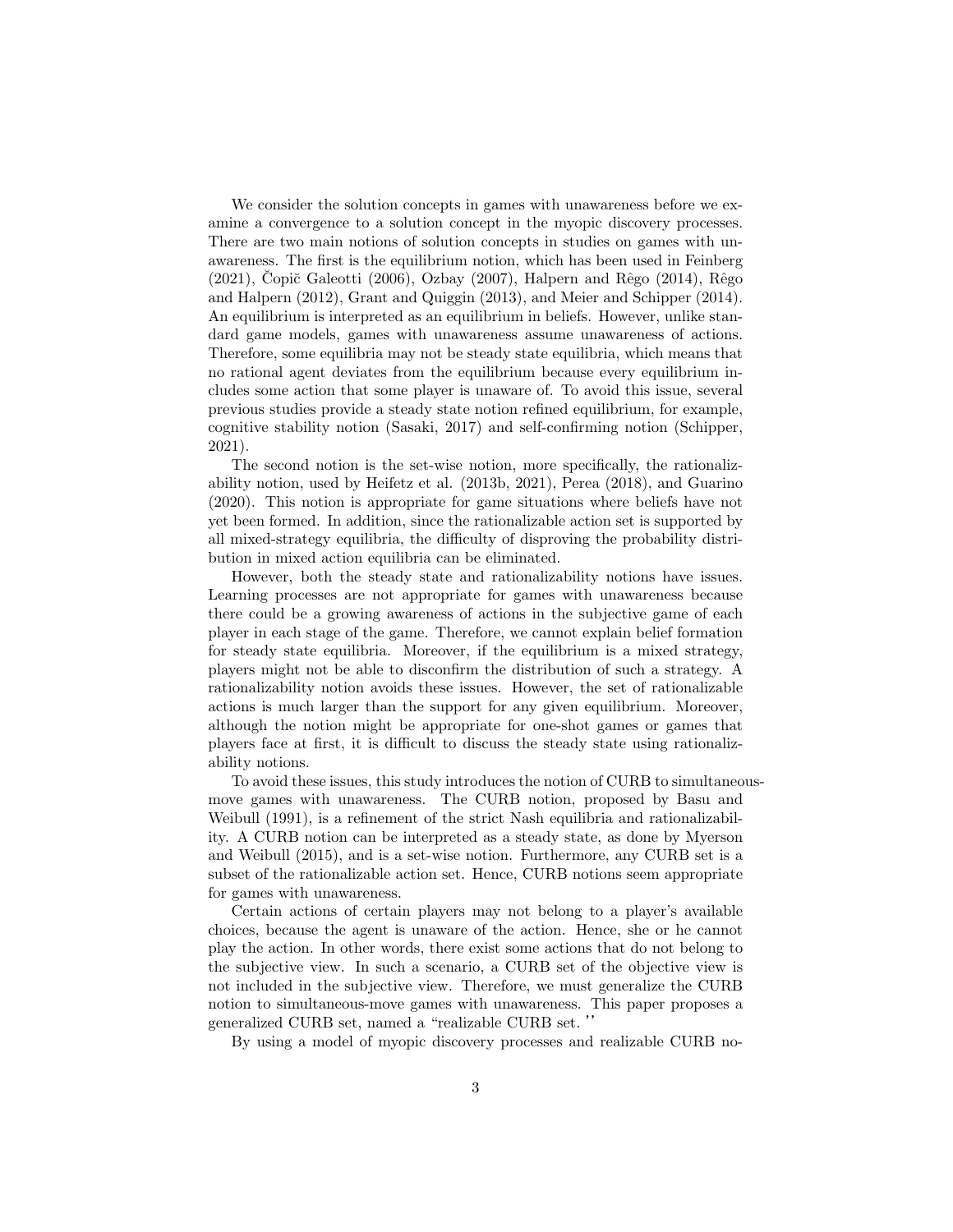tions, we can show that, in any myopic discovery process all the players' play converges to a realizable CURB set. More precisely, a subset of play supports converges to a realizable CURB set. Our discovery process converges to both larger subjective views and a particular solution. In some realizable CURB sets that players' play converges to, actions outside the CURB set are redundant because rational players do not deviate from the CURB set. Therefore, delineating such actions is not a problem. We can construct a game without such actions, and name the game without the redundant actions as the "CURB block game.''A block is a Cartesian product of non-empty subsets of players' actions, and a block game is a game constructed by a block. In a simultaneous-move game with unawareness, a myopic discovery process converging to the realizable CURB set might not be a CURB in the objective game. Hence, in some CURB sets, a player who can observe a CURB set of the objective game, might think that the opponent is irrational. By contrast, in a CURB block game, the realizable CURB set must be CURB. Therefore, we can interpret constructing the CURB block game as economy of knowledge of a game's structure, and players' cognitive costs for excluding cognitive dissonance. Moreover, we can say that a myopic discovery process proposes a candidate for games in which each player economizes knowledge about actions.

In constructing models of unawareness, we used type-based approaches.<sup>[3](#page-4-0)</sup> Although our type-based model seems similar to Harsanyi (1967), games with unawareness differ from incomplete information games, specifically, standard Bayesian games. In standard Bayesian models, a player's unawareness of actions is represented with extremely low pay-offs. In formulation, the rational participant does not perform the actions. However, if participants are irrational in models with an assumption, they might perform the actions. It means that our representation is a contradiction. In contrast to Bayesian games, unawareness of actions in games with unawareness is represented by using a (semi-) sub-lattice of game structures. The models with unawareness provide different subjective games or views of the games to each player, and assume that each player is unaware of opponents' subjective games. Thus, they cannot perform actions outside the action set in their own subjective games.

The rest of this paper is organized as follows. Section 2 provides preliminaries. Section 3 develops a generalization of CURB, and Section 4 formulates a discovery process, called the myopic discovery process. Section 5 shows the relationships with a cognitively stable, generalized Nash equilibrium. Section 6 discusses a block game, and economy of knowledge of a game's structure. Finally, Section 7 provides the discussion and the conclusion.

<span id="page-4-0"></span><sup>3</sup>Type-based models were first introduced to games with unawareness by Meier and Schipper (2014). Another pioneering model was proposed by Perea (2018). However, both the models have different definitions. Meier and Schipper (2014) assume that players' types are directly associated with views of the games, whereas Perea (2018) believes that although players' types are associated with beliefs about views of the games, the types cannot be associated with the views themselves. While our formulation is similar to Perea  $(2018)$ , our assumptions differ. Perea (2018) does not assume fixed belief hierarchies, but rather, probabilistic beliefs. By contrast, we assume belief hierarchies. Our formulation is a simplified version of Kobayashi et al. (2021) although their models are epistemic, and they assume probabilistic beliefs.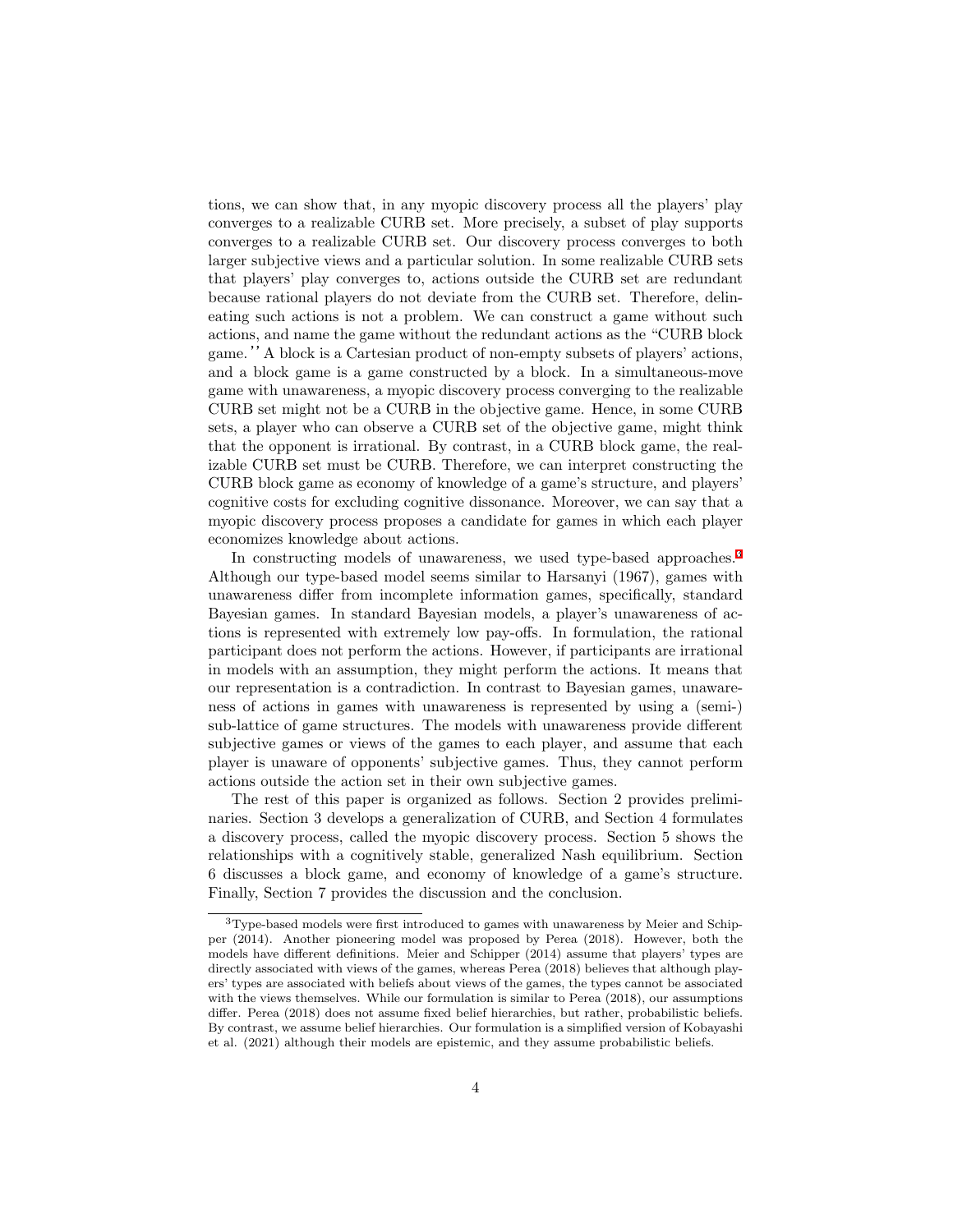## **2 Preliminaries**

### **2.1 Simultaneous-Move Games with Unawareness**

This section provides a definition of simultaneous-move games with unawareness that are type-based models, a generalized Nash equilibrium, and rationalizability. Let  $G = (I, A, u)$  be a standard finite simultaneous-move game. I is a finite set of players, and  $I_{-i} = I \setminus \{i\}$ .  $A = \times_{i \in I} A_i$ , where  $A_i$  is the non-empty finite set of *i*'s actions, and each element on the set is  $a_i \in A_i$ . Let  $A_{-i} = \times_{j \in I_{-i}} A_j$ .  $u = (u_i)_{i \in I}$ , where  $u_i : A \to \mathbb{R}$  is *i*'s utility function. Denote *i*'s mixed action on  $A_i$  by  $m_i \in M(A_i)$ , where  $M(A_i)$  is the set of *i*'s mixed actions, and a mixed action profile on *A* by  $m = (m_i)_{i \in I} \in M(A) = \times_{i \in I} M(A_i)$ . We denote *i*'s expected utility for  $m \in M(A)$  by  $Eu_i(m)$ .

First, we define simultaneous-move games with unawareness.<sup>[4](#page-5-0)</sup> For any standard simultaneous-move game *G*, let  $V = \times_{i \in I} (2^{A_i} \setminus \{\emptyset\})$  be the set of possible *views* of *G*. That is, the set of a Cartesian product of a non-empty action subset. Like most previous works, this study assumes that the set of players is commonly known, and that each player's utility for each action profile is the same among all the possible views. Let  $v \in V$  be a (possible) view or a block,<sup>[5](#page-5-1)</sup> and  $A_i^v$  be the set of *i*'s actions in  $v = \times_{j \in I} A_j^v$ . Let  $A_{-i}^v = \times_{j \in I_{-i}} A_j^v$ . Here, when a player *i* is given *v*, *i* is aware of  $a \in v$ , and unaware of  $a \in A \setminus v$ . For any  $v, v' \in V$ , *v* is contained in *v'* if  $A_i^v$  is a subset of  $A_i^{v'}$  for any  $i \in I$ , that is,  $A_i^v \subseteq A_i^{v'}$ . Let  $M(A_i^v) = \{m_i \in M(A_i)|\sum_{a_i \in A_i^v} m_i(a_i) = 1\}$ . Given any  $\delta, \delta' \in \bigcup_{v \in V} \bigcup_{X \in 2^I \setminus \{\emptyset\}} M(\times_{i \in X} A_i^v), \ \delta \equiv \delta'$  means that  $\delta$  and  $\delta'$  have the same supports and probabilities. Therefore, we can say that  $\delta$  and  $\delta'$  are equivalent.

Let  $\Gamma = (G, (T_i)_{i \in I}, (v_i)_{i \in I}, (b_i)_{i \in I})$  be a simultaneous-move game with unawareness as follows: for each  $i \in I$ ,

- *• T<sup>i</sup>* is a finite and non-empty set of *i*'s type, one of which is their actual type  $t_i^*$ .
- $v_i: T_i \to V$  is *i*'s view function.
- $b_i: T_i \to T_{-i}$  is i's belief function, where  $T_{-i} = \times_{j \in I \setminus \{i\}} T_j$ . If  $b_i(t_i) =$  $(t_j)_{j\in I\setminus\{i\}},$  then for each  $j\in I\setminus\{i\}, v_j(t_j)$  must be contained in  $v_i(t_i)$ . Simply put, we do not assume probabilistic beliefs.

Let us call *G* an objective game (in  $\Gamma$ ). An objective game can be interpreted as the "true game" in  $\Gamma$ <sup>[6](#page-5-2)</sup> *i*'s type  $t_i$  describes their view about the game, and

<span id="page-5-0"></span><sup>4</sup>Our definition is essentially the same as Kobayashi et al. (2021). Note that Kobayashi et al. (2021) allow probabilistic beliefs, whereas our model assumes fixed beliefs. Our definitions are similar to that of Perea (2018). Note that there are two major differences. First, the Perea's (2018) model does not fix belief hierarchies on views. We assume that the "actual type" of the players is given. Second, Perea (2018) deals with probabilistic beliefs on awareness, whereas our players always have point beliefs on their opponents' awareness, as is often assumed in the literature on games with unawareness.

<span id="page-5-1"></span><sup>5</sup>A block is a Cartesian product of non-empty subsets of actions.

<span id="page-5-2"></span> ${}^{6}$ The term "objective game" was used by Halpern and Rêgo (2014). Feinberg (2021) refers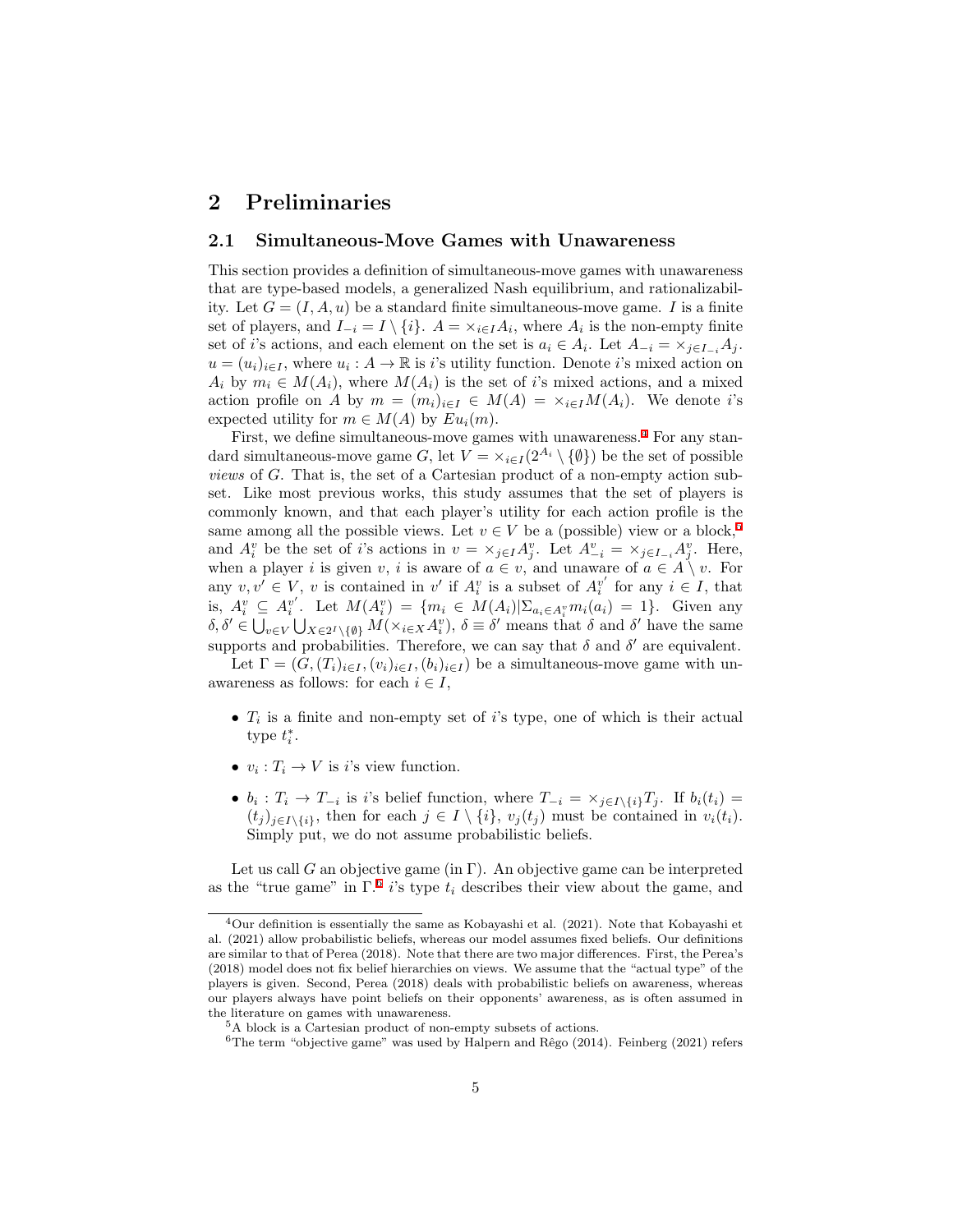belief about the opponents' types. At  $t_i$ ,  $v_i(t_i) = v$  means that *i* is aware of *v*, and unaware of  $A \setminus v$ , while  $b_i(t_i) = (t_j)_{j \in I \setminus \{i\}}$  means that at  $t_i$ , *i* believes that the others' types are  $(t_j)_{j \in I \setminus \{i\}}$ , and that each *j*'s view is  $v_j(t_j)$ . Given  $(i, t_i) \in I \times T_i$ , we denote a sequence  $t_{i_1}, t_{i_2}, \ldots, t_{i_h}, \ldots$ , where  $t_{i_1} = t_i$ , and for any  $h \geq 2$ ,  $t_{i_h} = b_{i_{h-1}}(t_{i_{h-1}})(i_h)$ . We say that  $t_i$  leads to  $t_j$  if, and only if, there exists a subsequence  $t_{i_1}, \ldots, t_{i_h}$  such that  $t_{i_1} = t_i$  and  $t_{i_h} = t_j$ . Here, we suppose  $\bigcup_{i \in I} T_i = \bigcup_{i \in I} \{t_{i_h}^*\}_{h \geq 1; t_{i_h}^* = t_i^*}.$ 

The set of each player's actual play  $A_i^{v_i(t_i^*)}$  may be a proper subset of *i*'s *full* action set  $A_i$ . In such a scenario, they cannot play  $a_i \in A_i \setminus A_i^{v_i(t_i^*)}$  $i^{v_i(\iota_i)}$ . In other words, a player's realized actions exclude the non-realized actions. Let  $\times$ *i*∈*I*</sub> $A_i^{v_i(t_i^*)}$  $\sum_{i}^{v_i(t_i)}$  be the *realizable action set*. Some players may not perceive the realizable action set.

### **2.2 Solution Concepts**

In this subsection, we consider two solution concepts as equilibrium notions (Feinberg, 2021; Rêgo and Halpern, 2012; Halpern and Rêgo, 2014; Grant and Quiggin, 2013; Meier and Schipper, 2014) and set-wise notions (Heifetz et al., 2013, 2021; Perea, 2018).

Let us define the generalized strategies. For any  $i \in I$ , let  $s_i : T_i \to$  $\bigcup_{t_i \in T_i} M(A_i^{v_i(t_i)})$  with  $s_i(t_i) \in M(A_i^{v_i(t_i)})$  for all  $t_i \in T_i$ . Then, given  $t_i$ ,  $s_i(t_i) \in M(A_i^{v_i(t_i)})$  is *i*'s local action at  $t_i$ . We denote *i*'s generalized strategy by  $s_i = (s_i(t_i))_{t_i \in T_i}$ , and a generalized strategy profile by  $s = (s_i)_{i \in I}$ . In the generalized strategy profile *s*, each player *i*'s actual play is  $m_i \in M(A_i)$ with  $m_i \equiv s_i(t_i^*)$ , and the profile is called the objective outcome induced from *s*. Let us define the belief system  $\mu = (\mu_i)_{i \in I}$ , where for any  $(i, t_i) \in I \times T_i$ ,  $\mu_i(t_i) \in M(A_{-i}^{v_i(t_i)}),$  and  $\mu_i = (\mu_i(t_i))_{t_i \in T_i}$ . This study allows correlated beliefs.

### **2.2.1 Equilibrium Notion**

First, let us consider equilibrium notions. Halpern and Rêgo (2014) introduce an equilibrium notion in games with unawareness as a generalized Nash equilibrium – in a simultaneous-move game with unawareness Γ, *s ∗* is a generalized Nash equilibrium if there exists belief system  $\mu$  such that for any  $(i, t_i) \in I \times T_i$ ,

1. 
$$
s_i^*(t_i) \in \arg \max_{x \in M(A_i^{v_i(t_i)})} Eu_i(x, \mu_i(t_i)),
$$
 and

2. 
$$
\mu_i(t_i) \equiv (s_j^*(b_i(t_i)(j)))_{j \in I_{-i}}
$$
.

As they point out, a generalized Nash equilibrium is best interpreted as "an equilibrium in beliefs" (Halpern and Rêgo, 2014: 50). However, as pointed out by Schipper (2014), there exists some generalized Nash equilibrium, which consists of wrong beliefs. In that case, each player would revise their own beliefs

to such a game as the "modeler's normal-form game," and Perea (2018) calls it the "base game." In this context, we follow the study by Halpern and Rêgo (2014).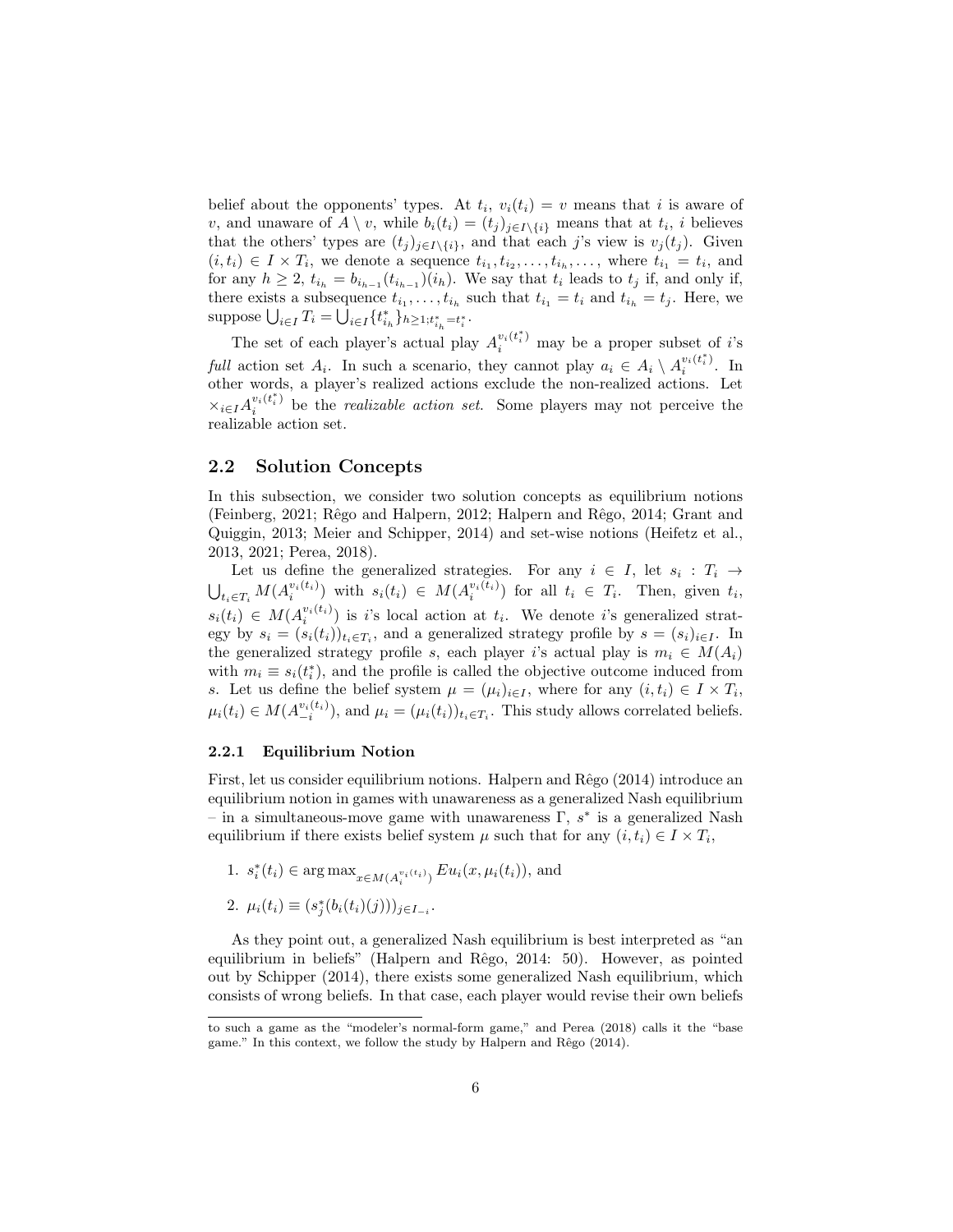about a game's structure and the opponents' play, and may not play the same generalized Nash equilibrium.

To avoid this scenario, previous literature has discussed two approaches: equilibrium restricted by steady state notions and rationalizability. In this subsection, we focus only on steady state equilibrium notions.

First, let us consider the generalized Nash equilibrium with stable belief hierarchies, and the cognitively-stable generalized Nash equilibrium proposed by Sasaki (2017):

- *•* The generalized Nash equilibrium *s <sup>∗</sup>* has stable belief hierarchies if belief system  $\mu$  satisfies that for any  $(i, t_i) \in I \times T_i$ ,  $\mu_i(t_i) \equiv (s_j^*(t_j^*))_{j \in I_{-i}}$ .
- *•* The generalized Nash equilibrium *s ∗* is cognitively stable if for any (*i, ti*) *∈*  $I \times T_i$ ,  $s_i^*(t_i) \equiv s_i^*(t_i^*)$ .

The former notion means that every player's belief about the opponents' plays is correct, while the latter notion means that each player's decision making regarding their arbitrary type is equivalent to their actual play.

Sasaki (2017) expresses the following:

**Remark 1.** Generalized strategy profile  $s^*$  is a generalized Nash equilibrium with stable belief hierarchies if, and only if, *s ∗* is a cognitively-stable generalized Nash equilibrium.

Such a generalized Nash equilibrium is called a cognitively-stable generalized Nash equilibrium in this paper. A cognitively-stable generalized Nash equilibrium has the following property.

<span id="page-7-0"></span>**Remark 2.** For any simultaneous-move game with unawareness Γ, let *s <sup>∗</sup>* be a cognitively-stable generalized Nash equilibrium. Then, the objective outcome  $m^* \equiv (s_i^*(t_i^*))_{i \in I}$  is a Nash equilibrium on the realizable action set.

*Proof.* Suppose that  $s^*$  is a cognitively-stable generalized Nash equilibrium, that is, for any  $(i, t_i) \in I \times T_i$ ,  $s_i^*(t_i) \equiv m_i^*$ . Then,  $m^* \equiv m \in M(v_j(t_j))$  for any  $(f, t_j) \in I \times T_j$ . Assume that  $m' \in M(\times_{i \in I} A_i^{v_i(t_i^*)})$  $\binom{v_i(t_i^r)}{i}$  with  $m' \equiv m^*$  is not a Nash equilibrium on the realizable action set. In other words, there exists  $i \in I$  such that

$$
m_i^* \equiv m_i' \notin \arg\max_{x \in A_i^{v_i(t_i^*)}} Eu_i(x, m_{-i}').
$$

Then, for any  $(i, t_i) \in I \times T_i$ ,

$$
m_i^* \equiv m_i' \equiv m_i'' \notin \arg\max_{x \in A_i^{v_i(t_i)}} Eu_i(x, \mu_i(t_i)),
$$

where  $\mu_i \equiv m'_{-i} \equiv m^*_{-i}$ . However, since  $s^*$  is a cognitively-stable generalized Nash equilibrium, this is a contradiction. Therefore, *m′* is a Nash equilibrium on the realizable action set.  $\Box$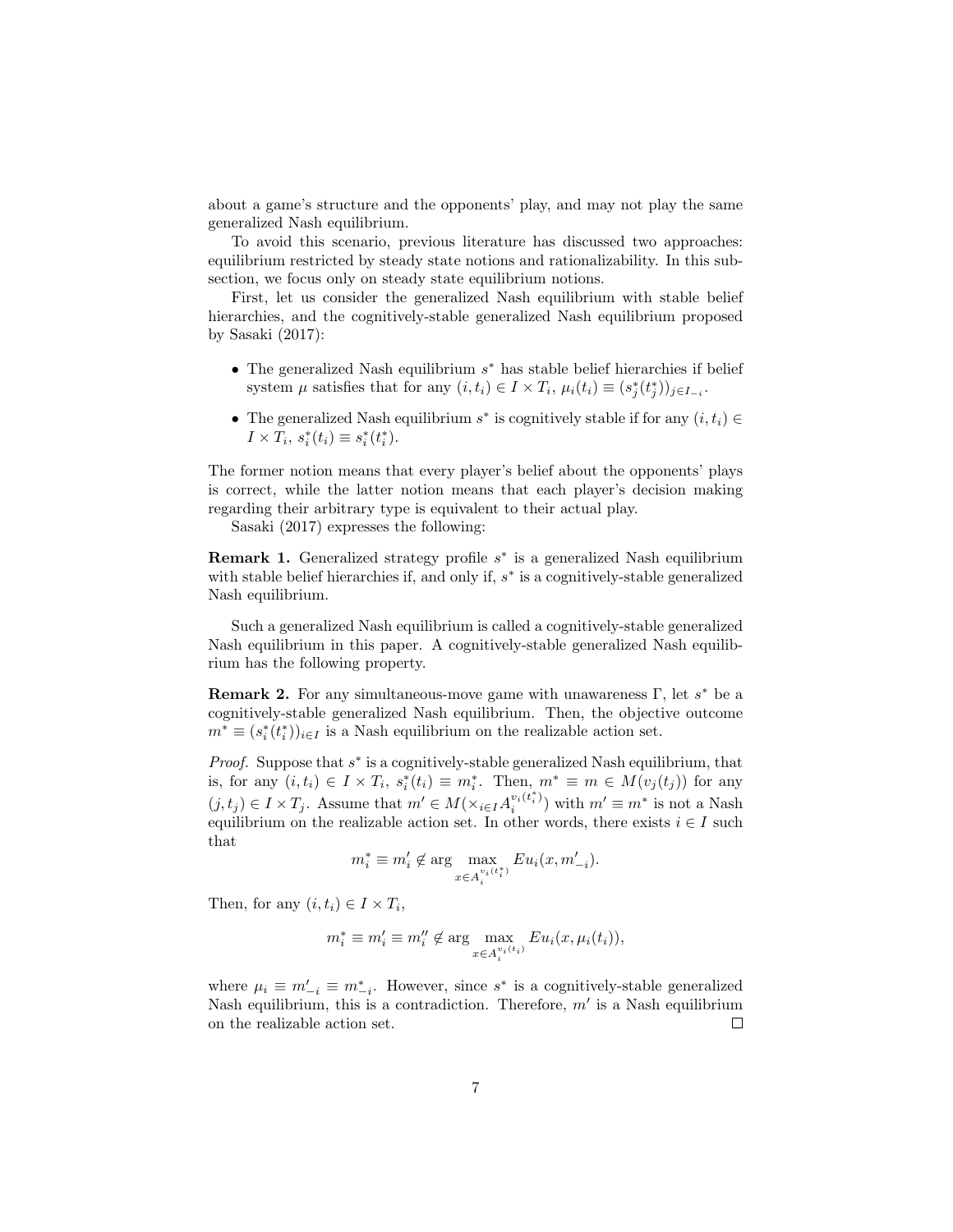Next, let us consider a self-confirming equilibrium proposed by Fudenberg and Levine (1993). Schipper (2021) generalizes a rationalizable self-confirming equilibrium to include extensive-form games with unawareness. Kobayashi et al. (2021) focus on only simultaneous-move games with unawareness, and discuss a rationalizable self-confirming equilibrium by using epistemic models. We discuss the *k*-self-confirming equilibrium, which means that all the players in the *k*-th order mutually believe that all the players' beliefs are correct. The following definition of self-confirming equilibria is based on Kobayashi et al. (2021). *s ∗* is a *k*-self-confirming equilibrium if there exists belief system  $\mu$  such that for any  $h = 1, \ldots, k + 1$  and  $i_h \in I$ , where  $t_{i_1} = t_i^*$ ,

1. 
$$
s_{i_h}^* \in \arg \max_{x \in M(A_i^{v_{i_h}(t_{i_h})})} Eu_i(x, \mu_i(t_{i_h})),
$$
 and  
2.  $\mu_{i_h} \equiv (s_{i_{h+1}}^*(t_{i_{h+1}}))_{i_{h+1} \in I_{-i_h}}.$ 

### **2.2.2 Set-Wise Notion**

Next, we consider the set-wise notions. Rationalizability is the only set-wise notion discussed in previous literature on games with unawareness.

Hence, this subsection discusses only rationalizability.<sup>[7](#page-8-0)</sup> Rationalizability is proposed by Bernheim (1984) and Pearce (1984). Heifetz et al. (2013) generalize Pearce's extensive-form rationalizability to games with unawareness. This notion is one of the approaches to avoid the issue of equilibrium notions in general. This study shows that rationalizability in simultaneous-move games with unawareness, based on Kobayashi et al. (2021), is as follows: In a simultaneousmove game with unawareness  $\Gamma$ , for any  $t \in \times_{i \in I} T_i$ , let

$$
S^{0}(t) = \left\{ \alpha \in \bigcup_{v \in V} \times_{i \in I} M(A_{i}^{v}) \middle| \begin{array}{l} \text{for all } i \in I : \\ (1)\alpha_{-i} \equiv \alpha'_{-i} \in \times_{j \in I_{-i}} M(A_{j}^{v_{j}(b_{i}(t_{i})(j))}); \text{and} \\ (2)\alpha_{i} \equiv s_{i}(t_{i}) \text{ arg max}_{x \in M(A_{i}^{v_{i}(t_{i})})} Eu_{i}(x, \alpha'_{-i}) \end{array} \right\}
$$

, and define  $S<sup>n</sup>(t)$  for  $n = 1, 2, \ldots$  inductively by

$$
S^{n}(t) = S^{n-1}(t) \bigcap_{i \in I} S^{n-1}(t_{i}, b_{i}(t_{i})).
$$

Then,  $S(t) = \bigcap_{n=0} S^n(t)$  is the rationalizable mixed action set at *t*. Here, let us define the rationalizable pure action set as  $R(t) = \bigcup_{\alpha \in S(t)} \text{supp}(\alpha)$ .

Kobayashi et al. (2021) propose a *k*-rationalizable self-confirming equilibrium as follows: In a simultaneous-move game with unawareness Γ, *s ∗* is a *k*-rationalizable self-confirming equilibrium if it is a *k*-self-confirming equilibrium, and  $(s_i^*(t_i^*))_{i\in I} \equiv \alpha \in S((t_i)_{i\in I})$ , where for any  $i \in I$ , there exist  $j \in I$ and  $h = 1, \ldots, k+1$  such that  $t_i = t_{j_h}$ , where  $t_{j_1} = t_j^*$ . As shown by Kobayashi et al. (2021), in the *k*-rationalizable self-confirming equilibrium, the *k*-th order mutual beliefs of rationality are correct. Thus, some player's  $k + 1$ -th order belief might not be correct.

<span id="page-8-0"></span><sup>7</sup>Section 3 proposes a CURB notion as another set-wise notion.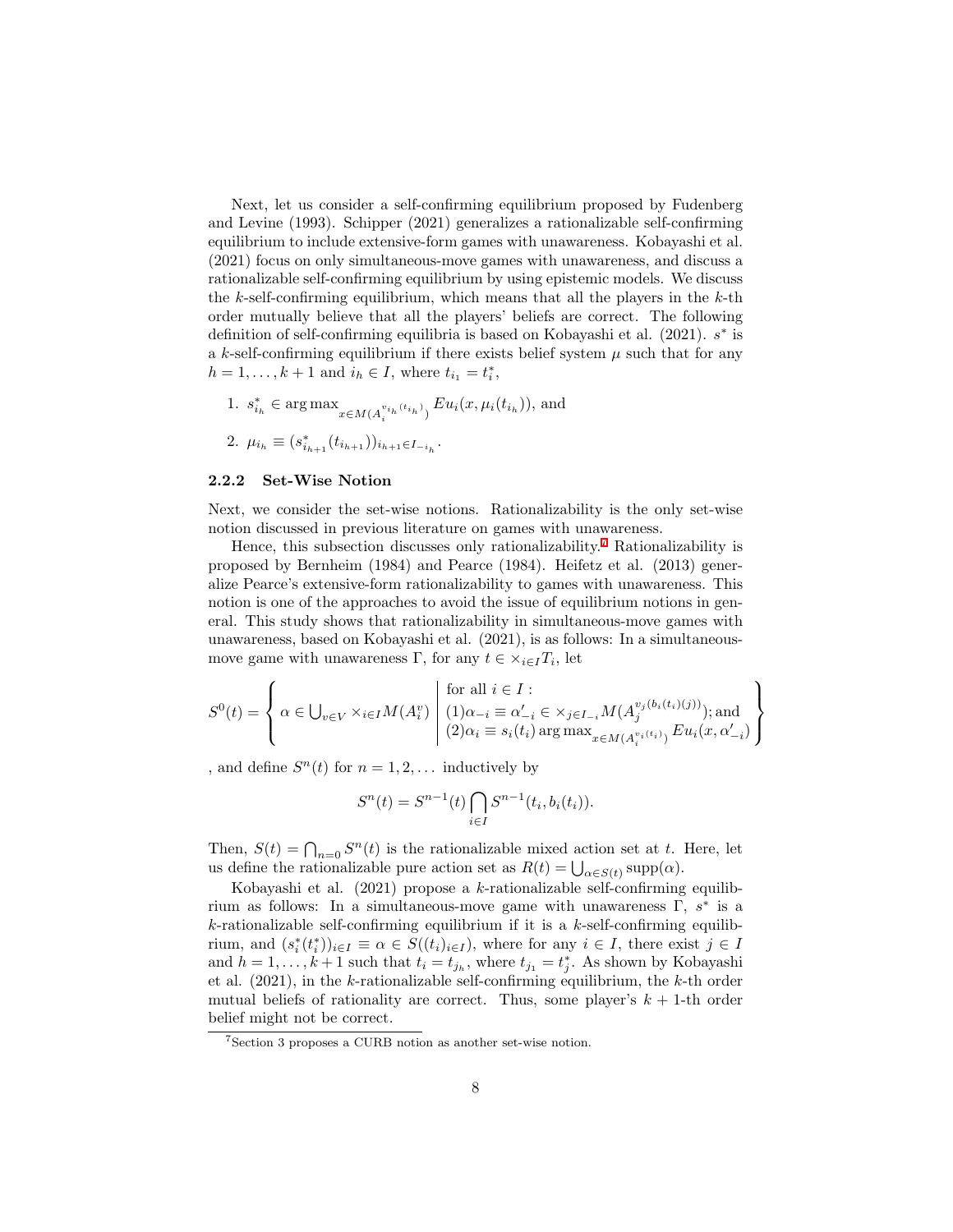### **3 Closedness under Rational Behavior**

Before modeling a discovery process, we consider the strategy subsets closed under rational behavior (CURB sets), as proposed by Basu and Weibull (1991). In this section, we generalize a CURB notion for a simultaneous-move games with unawareness. Previous literature provides two approaches to avoid the steady state notion from not being applied to equilibrium notions, in general, in games with unawareness: a steady state equilibrium notion and a rationalizable notion. However, both notions have issues.

- 1. As pointed out by Schipper (2014, 2021) and Heifetz et al. (2021), we cannot apply a learning process to formulate beliefs about the opponents' plays in games with unawareness. Moreover, a steady state equilibrium might have mixed actions. Thus, if such a steady state equilibrium is unique and mixed, players might not be able to disconfirm a distribution of mixed actions.
- 2. Since rationalizable actions are support every mixed equilibrium, the solution is too large. Although rationalizable notions might be appropriate for one-shot games or games that players face at first, it is difficult to discuss the steady state using rationalizability.

To avoid the above issues, we use the other notion, CURB, which has characterizations of both steady state equilibrium notions and rationalizable notions. A CURB notion refines a strict Nash equilibrium and rationalizability. This notion avoids the difficulty of disconfirming mixed actions as rationalizability, and has a steady state notion as a steady state equilibrium. Hence, the CURB notion seems appropriate.

Although Basu and Weibull (1991) first define a CURB notion on a standard game, this paper defines it on each view. Given any standard simultaneous-move game *G*, any possible view  $\hat{v} \in V$  and mixed action profile  $m \in M(\hat{v})$ . Let

$$
\beta_i^{\hat{v}}(m_{-i}) = \{a_i \in A_i | a_i \in \text{supp}(m_i) \text{ be such that } m_i \in \arg \max_{x \in M(A_i^{\hat{v}})} Eu_i(x, m_{-i})\}
$$

be the set of *i*'s pure-action best responses to their belief about  $m_{-i} \in M(A_{-i}^{\hat{v}})$ . For any  $v \subseteq \hat{v}$ , let

$$
\beta_i^{\hat{v}}(A_{-i}^v) = \bigcup_{m_{-i} \in M(A_{-i}^{\hat{v}}): m_{-i} \equiv m'_{-i} \in M(A_{-i}^v)} \beta_i^{\hat{v}}(m_{-i})
$$

be the set of *i*'s optimal actions under beliefs in  $M(v)$ , and let  $\beta^{\hat{v}}(v) = \times_{i \in I} \beta_i^{\hat{v}}(A_{-i}^v)$ . Then, CURB is defined as follows.

**Definition 1.** Give a standard simultaneous-move game *G* and  $\hat{v} \in V$ .  $C \subseteq \hat{v}$ is a CURB set on  $\hat{v}$  if  $\beta^{\hat{v}}(C) \subseteq C$ . *C* is a minimal CURB set on  $\hat{v}$  if *C* is CURB on  $\hat{v}$ , and every proper subset of *C* is not CURB on  $\hat{v}$ .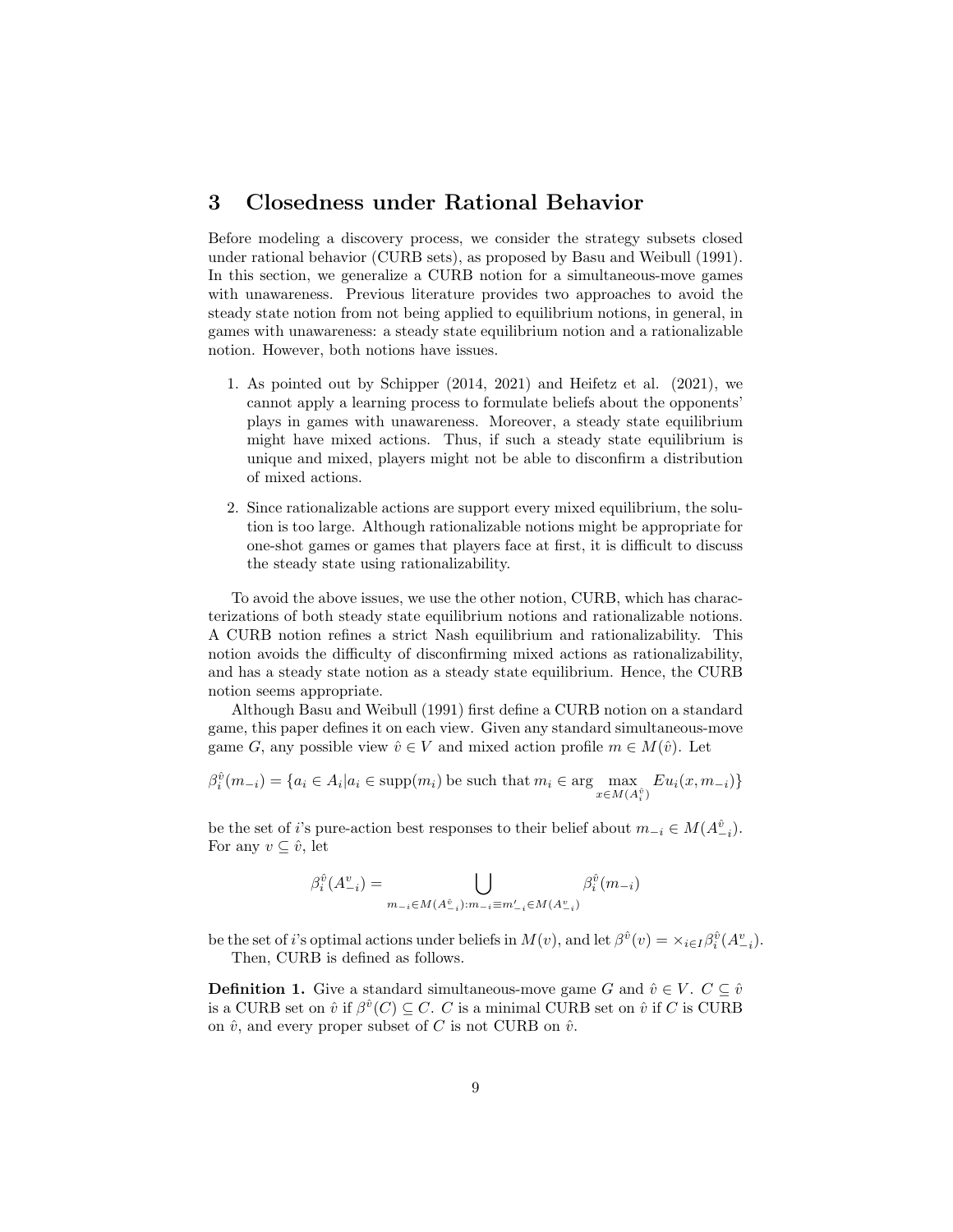Basu and Weibull (1991) show that every standard game has a minimal CURB set.

**Remark 3.** Given any standard game, every possible view has a minimal CURB set.

In standard games, only one CURB set is necessary for the full action set. However, since a given possible view for each player may not be consistent with the full action set in games with unawareness, realized CURB sets are different for standard games, and games with unawareness. Hence, we must distinguish CURB notions between the two models. Let us discuss the CURB notion under unawareness. We define a CURB set on the realizable action set, called a realizable CURB set.

**Definition 2.** Given a simultaneous-move game with unawareness  $\Gamma$ , let  $v^* =$  $\times$ *i*∈*I*</sub> $A_i^{v_i(t_i^*)}$  $\sum_i^{v_i(t_i)}$  be the realizable action set.  $C \in V$  is a *realizable CURB set* if  $C \subseteq v^*$  and  $\beta^{v^*}(C) \subseteq C$ . *C* is a *minimal realizable CURB set* if it is CURB on  $v^*$ , and every proper subset of *C* is not CURB on  $v^*$ .

Realizable CURB notions have the following property.

**Lemma 1.** Every simultaneous-move game with unawareness  $\Gamma$  has a minimal realizable CURB set; it is non-empty.

*Proof.* Let us construct a game  $G' = (N, A', u')$  such that the following assumptions hold.

- *• N* is common in Γ.
- $A' = \times_{i \in I} A_i^{v_i(t_i^*)}$  $\frac{v_i(t_i)}{i}$ .
- For any  $i \in I$ ,  $u'_{i} : A' \to \mathbb{R}$  such that  $u_{i}(a) = u'_{i}(a)$  for any  $a \in A'$ .

Following Basu and Weibull (1991), there must be a (minimal) CURB set  $C \subseteq$ *A′* in *G*. In other words, there exists a set of each player's pure-action best response,  $\beta'(C)$ , such that  $\beta'(C) \subseteq C$  in *G*. Since  $\beta'(C)$  is defined on  $A' =$  $\times$ *i*∈*I*</sub> $A_i^{v_i(t_i^*)}$  $v_i^{(i)}$ , *C* is a minimal realizable CURB set.  $\Box$ 

Given Γ, some realizable CURB set  $C \in V$  may be  $C \subseteq v_i(t_i)$  for any  $(i, t_i) \in I \times T_i$ . However, the set is not CURB in  $v_i(t_i)$  at some  $t_i$ . Given a realizable CURB set, we distinguish between a case wherein the realizable CURB set is CURB in every  $v_i(t_i)$  for any  $(i, t_i) \in I \times T_i$ , and one where it is not as follows.

<span id="page-10-1"></span>**Definition 3.** In a simultaneous-move game with unawareness  $\Gamma$ ,  $C \in V$  is a *common realizable CURB set* if for any  $(i, t_i) \in I \times T_i$ , *C* is a (minimal) realizable CURB set and  $C \subseteq v_i(t_i)$ . *C* is a *common* (*minimal*) *CURB set* if it is a common (minimal) realizable CURB set, and for any  $i$ ,  $\beta_i^{v^*}(A_{-i}^C) \subseteq A_i^C$ . <sup>[8](#page-10-0)</sup>

<span id="page-10-0"></span><sup>8</sup> In one of the previous versions of this paper, Tada (2020), notes that a common CURB set means only a CURB set on the full action set. In contrast, this paper generalizes this notion by focusing on a realizable action set.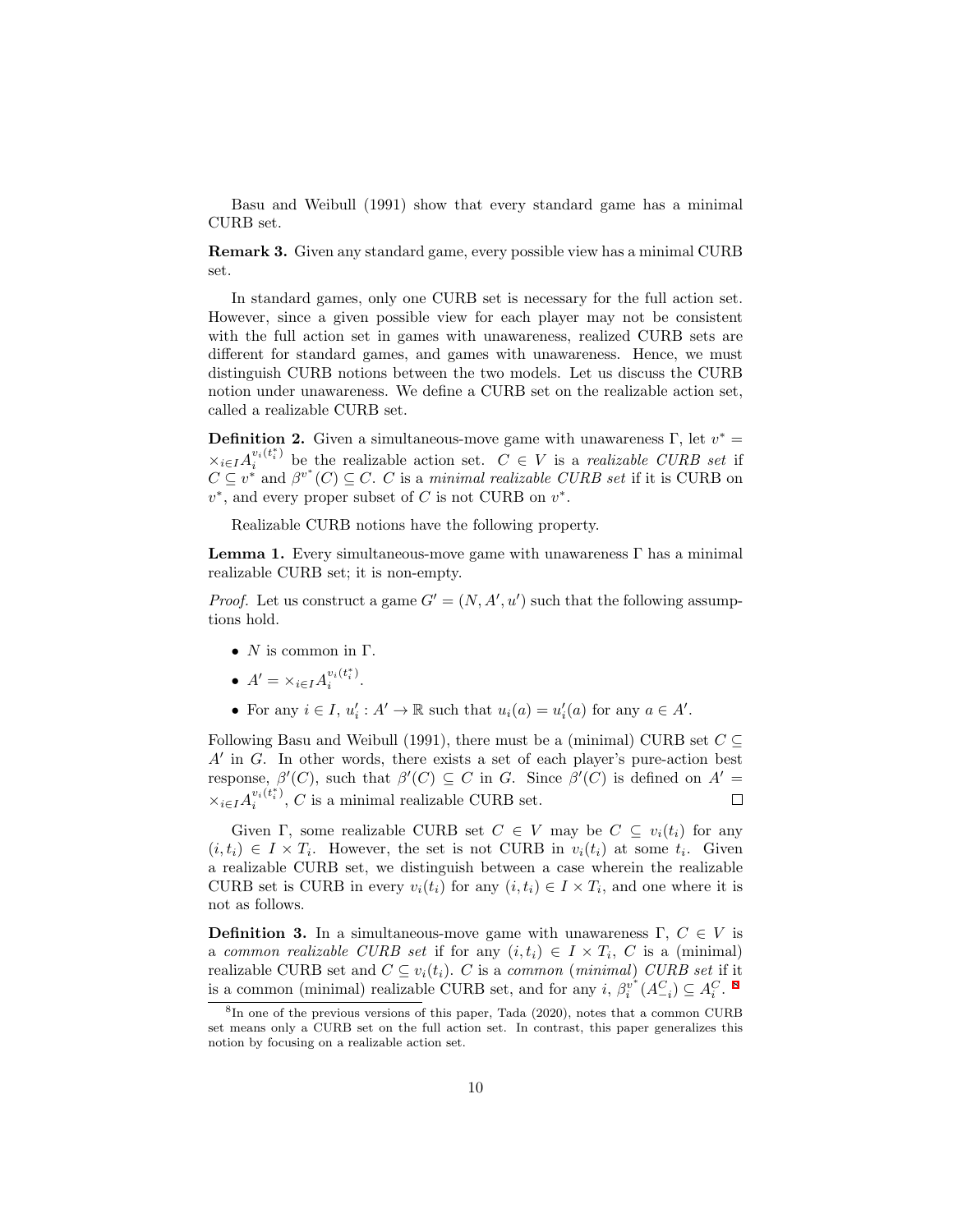From the definition [3,](#page-10-1) it is obvious that for any  $(i, t_i) \in I \times T_i$ ,  $t_i$  is not *i*'s actual type, and *C* is CURB on  $v_i(t_i)$ .

Common CURB notions have the following property.

<span id="page-11-0"></span>**Proposition 1.** Any simultaneous-move game with unawareness possessing a common CURB set has a cognitively-stable generalized Nash equilibrium.

*Proof.* Assume that any simultaneous-move game with unawareness has a common CURB set  $C \in V$ . That is, for any  $(i, t_i) \in I \times T_i$ ,  $C$  is CURB on  $v_i(t_i)$ . Then, following Basu and Weibull (1991), there exists a Nash equilibrium on  $v_i(t_i)$ ,  $m^* \in M(v_i(t_i))$ , satisfying  $m^* \equiv m' \in M(C)$ . Suppose that m' is not a Nash equilibrium on *v*. In other words, there exists  $(i, a_i) \in I \times A_i^{v_i(t_i)}$ , such that  $Eu_i(a_i, m'_{-i}) > Eu_i(m')$ . However, since C is a common CURB set, this is a contradiction. Therefore, *m′* is a Nash equilibrium on *C*. Thus, since  $(i, t_i) \in I \times T_i$  is arbitrary,  $m^* \equiv m'$  is a Nash equilibrium on  $v_i(t_i)$ . Thus,  $s^*$ with  $s_i^*(t_i) \equiv m_i^*$  for any  $i \in I$  and  $t_i \in T_i$  is a cognitively-stable generalized Nash equilibrium.  $\Box$ 

Proposition [1](#page-11-0) suggests one of the conditions for the existence of a cognitivelystable generalized Nash equilibrium in any game with unawareness. The contraposition is that if there does not exist any cognitively-stable generalized Nash equilibrium, then there does not exist any common CURB set. This means that if some players cannot perceive any CURB set in the realizable action set, then the players are surprised about a realized play because the player's belief about the opponents' plays is wrong. Our proposition suggests a condition for all players' stable plays, that is, rational players do not deviate from a specific play.[9](#page-11-1)

The following corollary is obvious from the above proof of proposition [1](#page-11-0): .

<span id="page-11-2"></span>**Corollary 1.** Given any simultaneous-move game with unawareness, a common CURB set includes the support of some cognitively-stable generalized Nash equilibrium.

**Remark 4.** Given any simultaneous-move game with unawareness  $\Gamma$ , any common realizable CURB set is a support for the objective outcome, induced from a 0-rationalizable self-confirming equilibrium. Given the actual type profile, every common CURB set is included in the rationalizable action set, and the maximum CURB set is equal to the rationalizable action set.

**Example 1.** Let us consider that two players, Alice (A) and Bob (B), face the following objective game:

|       | В              |      | 02   | 03 |
|-------|----------------|------|------|----|
| $v^O$ | $a_1$          | 3, 3 | 0, 5 |    |
|       | a <sub>2</sub> | 5, 0 |      |    |
|       | $a_3$          |      |      |    |

*.*

<span id="page-11-1"></span><sup>9</sup> I thank Masakazu Fukuzumi for this suggestion.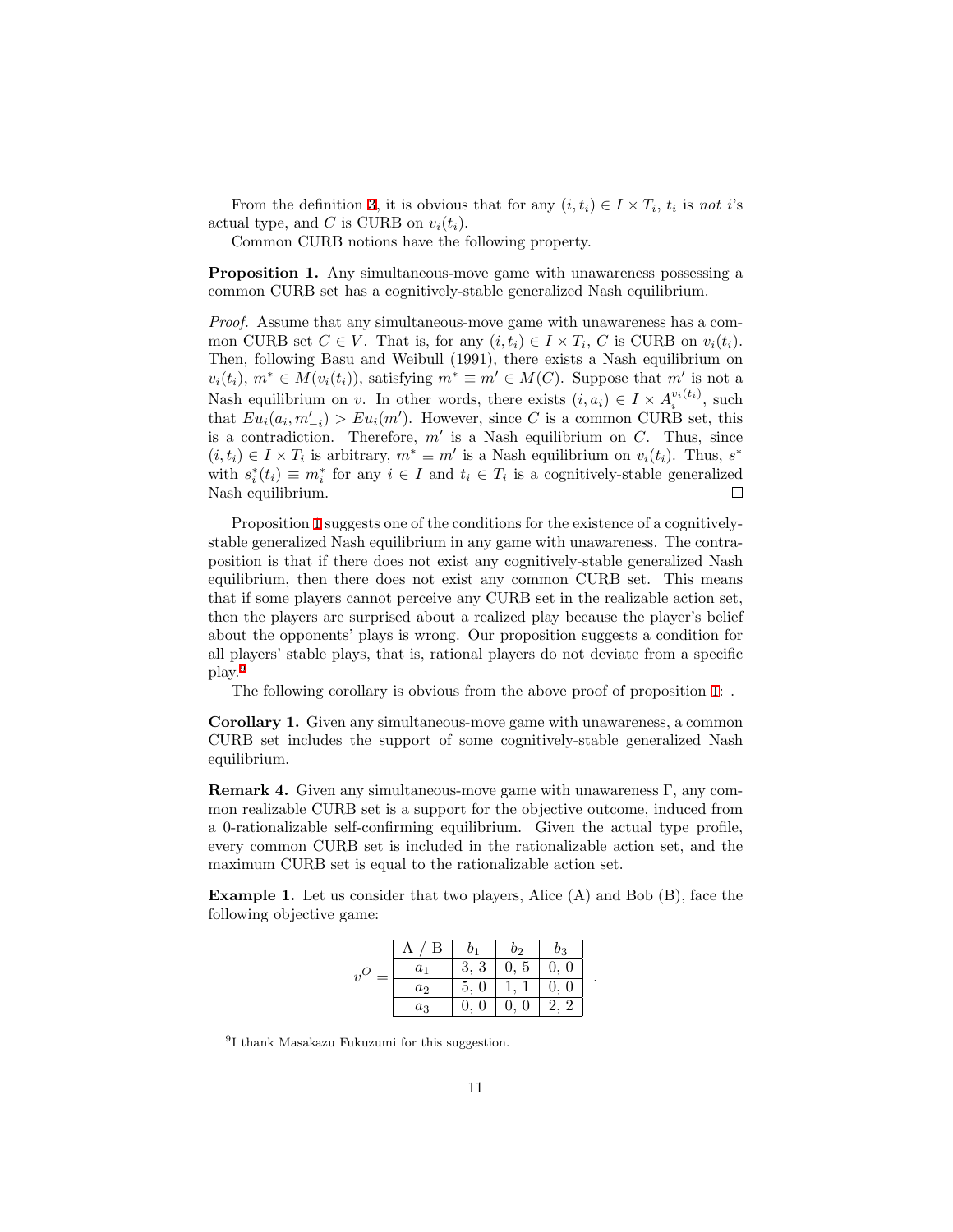Here, if Alice is unaware of her own action  $a_2$ , then, her view is as follows:

|     | $\mathbf{B}$ |      |                       | − و ( ، |  |
|-----|--------------|------|-----------------------|---------|--|
| $=$ |              |      | $3, 3 \mid 0, 5 \mid$ | 0,      |  |
|     |              | 0, 0 | 0, 0                  | ,, ,,   |  |

If Bob is unaware of his own action  $b_2$ , then, his view is as follows:

|                            | B     |          | $b_3$          |
|----------------------------|-------|----------|----------------|
| $\boldsymbol{B}$<br>$\eta$ | $a_1$ | 3, 3     | 0<br>0,        |
|                            | $a_2$ | 5, 0     | 0<br>0,        |
|                            | $a_3$ | $\theta$ | $\overline{2}$ |

Let us suppose that Alice believes that Bob's view is the same as hers, that is, they both believe that they hold the same view  $v^A$ , while Bob believes that Alice's view is the same as his, that is, they both believe that they hold the same view  $v^B$ .

Here, we formulate this game (with unawareness)  $\Gamma = (v^O, (T_A, T_B), (v_A, v_B), (b_A, b_B))$ as follows:

*.*

*.*

 $T_A = \{t_A^*, t_A\}$ , and  $T_B = \{t_B^*, t_B\}$ ; given  $t_A^*$ ,  $v_A(t_A^*) = v_A$ , and  $b_A(t_A^*) = t_B$ ; given  $t_A$ ,  $v_A(t_A) = v_A$ , and  $b_A(t_A) = t_B^*$ ; given  $t_B^*$ ,  $v_B(t_B^*) = v_B$ , and  $b_B(t_B^*) = t_A$ ; and given  $t_B$ ,  $v_B(t_B) = v_B$ , and  $b_B(t_B) = t_A^*$ .

Since Alice's realizable actions are  $a_1$  and  $a_3$ , and Bob's realizable actions are  $b_1$  and  $b_3$ , the realizable action set is the following table:

|       | B<br>A |                 | DЗ      |  |
|-------|--------|-----------------|---------|--|
| $v^R$ | $a_1$  | 3, 3            | 0, 0    |  |
|       | $a_3$  | $\theta$ .<br>0 | $\cdot$ |  |

First, let us consider generalized (pure) Nash equilibria in the game. There exist four generalized pure Nash equilibria:

 $s_1 = ([s_A(t_A^*) = a_1, s_A(t_A) = a_2], [s_B(t_B^*) = b_1, s_B(t_B) = b_2]);$  $s_2 = ([s_A(t_A^*) = a_1, s_A(t_A) = a_3], [s_B(t_B^*) = b_3, s_B(t_B) = b_2]);$  $s_3 = ([s_A(t_A^*) = a_3, s_A(t_A) = a_2], [s_B(t_B^*) = b_1, s_B(t_B) = b_3]);$ , and  $s_4 = ([s_A(t_A^*) = a_3, s_A(t_A) = a_3], [s_B(t_B^*) = b_3, s_B(t_B) = b_3]).$ 

Then, the cognitively-stable generalized Nash equilibrium is only *s*4.

Second, let us consider self-confirming (pure) equilibria in the game. There exist a 0-self-confirming equilibrium, and *∞*-self-confirming equilibrium. The 0-self-confirming equilibrium is only

$$
s_5 = ([s_A(t_A^*) = a_1, s_A(t_A) = a_1], [s_B(t_B^*) = b_1, s_B(t_B) = b_1]).
$$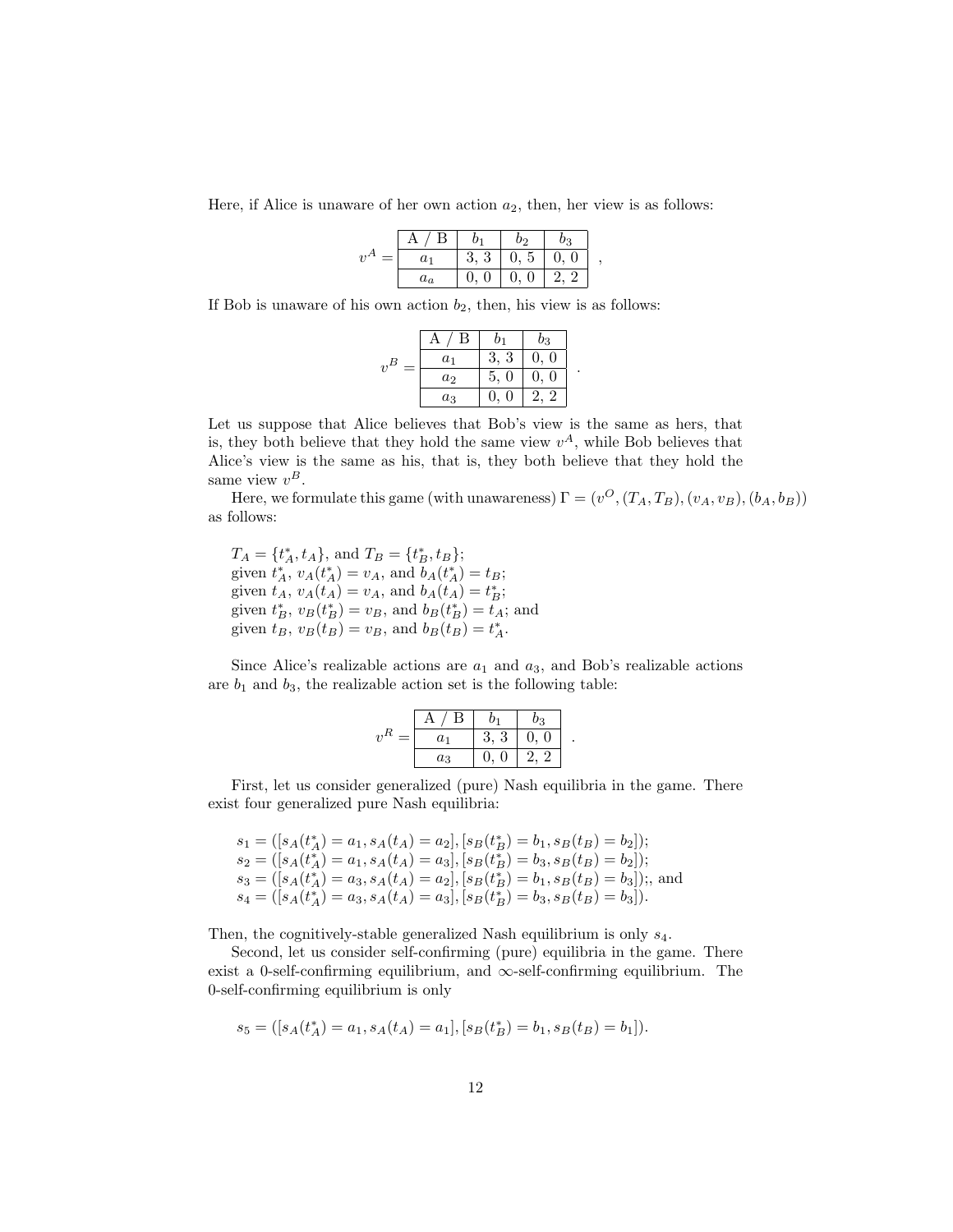Note that the 0-self-confirming equilibrium is not the *k*-self-confirming equilibrium  $(k > 1)$  because in  $k+1$ , Alice's  $a_1$  does not respond best to Bob's  $b_1$ , and Bob's *b*<sup>1</sup> does not respond best to Alice's *a*1.

In contrast, the  $\infty$ -self-confirming equilibrium is only  $s_4$ . When comparing a cognitively-stable generalized Nash equilibrium and *∞*-self-confirming equilibrium, both the equilibria are the same. $^{10}$  $^{10}$  $^{10}$ 

Third, let us consider rationalizability. Given three tuples  $t^1 = (t^*_A, t^*_B)$ ,  $t_2 = (t_A^*, t_B)$ , and  $t_3 = (t_A, t_B)$ , the pure rationalizable actions are as follows:

$$
R(t1) = {a1, a3} \times {b2, b3};
$$
  
\n
$$
R(t2) = {a2, a3} \times {b1, b3};
$$
and  
\n
$$
R(t3) = {a1, a3} \times {b1, b3}.
$$

Then, it is obvious that 0-self-confirming equilibrium  $s<sub>5</sub>$  is a 0-rationalizable self-confirming equilibrium, and that *∞*-self-confirming equilibrium *s*<sup>4</sup> is a *∞* rationalizable self-confirming equilibrium. Kobayashi et al. (2021) show that the *∞*-rationalizable self-confirming equilibrium is a cognitively-stable generalized Nash equilibrium, and vice versa.

Finally, we consider a (realizable) CURB notion. There exist three CURB sets on the realizable action set, that is, three realizable CURB sets:

$$
C1 = {a1} × {b1};C2 = {a3} × {b3}; andC3 = {a1, a3} × {b1, b3}.
$$

Here,  $C^3$  is a maximum CURB set. Since,  $C^1$ ,  $C^2$ ,  $C^3 \subseteq v^A$  and  $C^1$ ,  $C^2$ ,  $C^3 \subseteq$  $v^B$ , every realizable CURB set is a common realizable CURB set. Moreover,  $C<sup>2</sup>$  is the only unique common CURB set because the common CURB set is CURB on  $v^A$  and  $v^B$ .

Let us compare the CURB notion with the other notions. First, we compare the CURB notion and equilibrium notion. By proposition [1,](#page-11-2) any common CURB set includes a support for the objective outcome, induced from cognitively-stable generalized Nash equilibrium. Since the *∞*-rationalizable self-confirming equilibrium and cognitively-stable generalized Nash equilibrium are the same, *C* 2 includes a support for the objective outcome  $(a_3, b_3)$ , induced from a cognitivelystable generalized Nash equilibrium and *∞*-rationalizable self-confirming equilibrium,  $s^4$ . In contrast, a common realizable CURB set  $C^1$ , that is not a common CURB set, is a support for the objective outcome  $(a_1, b_1)$ , induced from 0-rationalizable self-confirming equilibrium  $s^5$ . In  $C^1$  or  $s^5$ , each player is rational but their 1st order belief is irrational  $play<sup>11</sup>$  $play<sup>11</sup>$  $play<sup>11</sup>$ . Moreover, they might be certain about the opponent's irrationality.

<span id="page-13-0"></span> $10$ This finding is similar to that of Kobayashi et al. (2021). Kobayashi et al. (2021) show that any cognitively-stable generalized Nash equilibrium is a *∞*-*rationalizable* self-confirming equilibrium, and vice versa.

<span id="page-13-1"></span><sup>&</sup>lt;sup>11</sup>Rational play means that players maximize their utilities.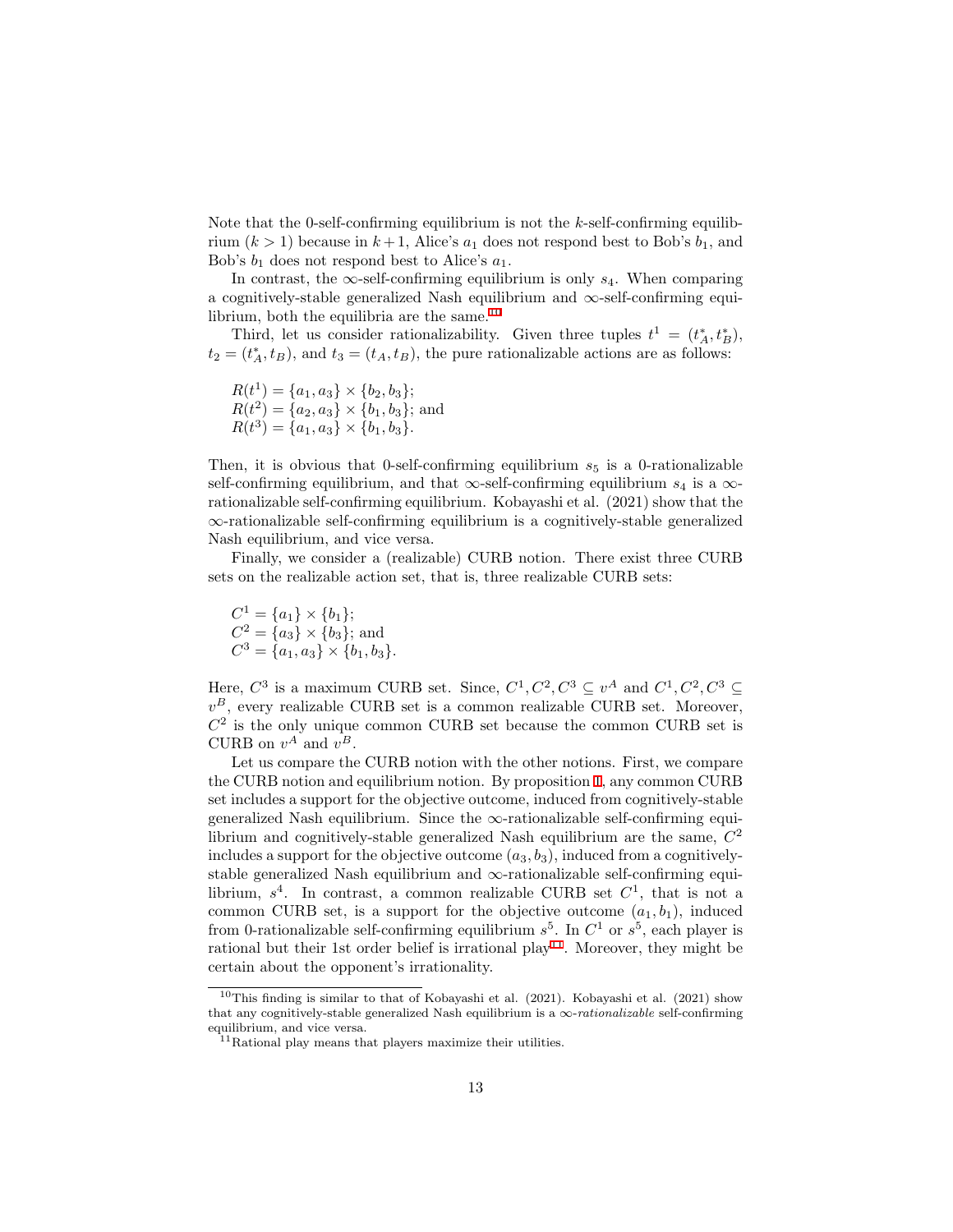Next, let us consider a relationship with rationalizability. Given a type  $t^1$ ,  $R(t^1) = C^3$ . As shown by Basu and Weibull (1991), a rationalizable action set is equivalent to a maximum CURB set. In contrast, minimal CURB sets, *C* 1 and  $C<sup>2</sup>$ , are subsets of the rationalizable action set, that is, any minimal CURB set is a refined notion of rationalizability.  $\square$ 

As shown in the above example, a realizable CURB notion is related to other solution concepts, that is, the CURB notion has similar characterizations as the other notions.

## **4 Myopic Discovery Process**

Standard game models study a convergence to a minimal CURB set by using a learning model or an adaptation model, for example, Hurkens (1995) and Young (1998). However, in games with unawareness, some players might not notice the opponents' actions. Since the players must revise their belief about the game structure, and the opponents' views, a learning model cannot be applied to games with unawareness, as pointed out by Heifetz et al. (2021). To avoid this issue between games with unawareness and learning models, Schipper (2021) proposes a model of *discovery processes*.

A discovery process represents an update process by which each player revises their own belief about the game's structure, and the opponents' play. Schipper (2021) is the first to introduce a discovery process in extensive-form games with unawareness, which is based on Heifetz et al. (2013). This study models a discovery process in simultaneous-move games with unawareness based on Perea (2018). Although our definition, at first glance, may seem different from that of Schipper (2021), both are essentially the same.

<span id="page-14-0"></span>**Definition 4.**  $\Gamma' = (G, (T'_i)_{i \in I}, (v'_i)_{i \in I}, (b'_i)_{i \in I})$  is a discovered game with  $s =$  $(s_i)_{i\in I}$  in  $\Gamma = (G, (T_i)_{i\in I}, (v_i)_{i\in I}, (b_i)_{i\in I})$  if for any  $(i, t_i) \in I \times T_i$ , there exists  $t'_{i} \in T'_{i}$  such that

- 1.  $v'_i(t'_i) = \times_{j \in I} [A_j^{v_i(t_i)} \cup \text{supp}(s_j(t_j^*))]$ , where  $t_j^*$  is j's actual type in  $\Gamma$ ; and
- 2. for any  $(j, t_j) \in I_{-i} \times T_j$  satisfying  $b_i(t_i)(j) = t_j$ , there exists  $t'_j$  such that  $b'_{i}(t'_{i})(j) = t'_{j}$  and  $v'_{j}(t'_{j}) = \times_{k \in I}[A_{k}^{v_{j}(t_{j})} \cup \text{supp}(s_{k}(t_{k}^{*}))],$  where  $t_{k}^{*}$  is k's actual type in Γ.

Note that some  $\Gamma, \Gamma'$  may be  $T \nsubseteq T'$  and  $T' \nsubseteq T$ , or  $T \cap T' = \emptyset$ .

<span id="page-14-1"></span>**Example 2.** Consider the following objective game played by Colin (C) and David (D):

| C / D              | $a_1$      | $d_2$ | $l_2$   |  |
|--------------------|------------|-------|---------|--|
|                    | 3, 3       | 0, 5  |         |  |
| Cэ                 | 5, 0       |       |         |  |
| $\scriptstyle c_3$ | $-1.$<br>U |       | $\cdot$ |  |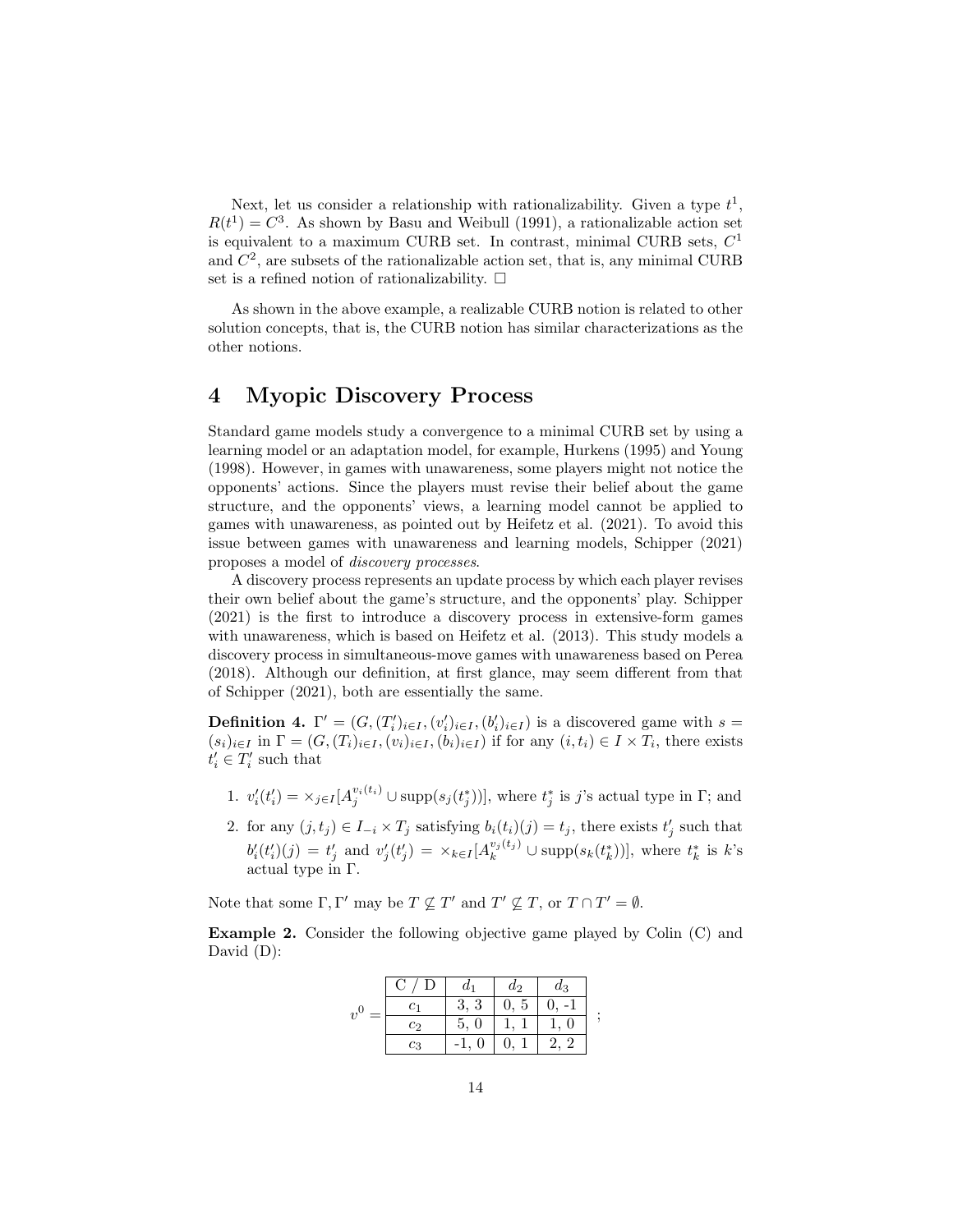and two possible views as follows:

| $C/D \mid d_2 \mid d_3$ |  |                                                                                              | $C/D \mid d_1 \mid d_3$ |     |        |  |
|-------------------------|--|----------------------------------------------------------------------------------------------|-------------------------|-----|--------|--|
|                         |  | $\begin{bmatrix} 0, 5 \end{bmatrix}$ 0, -1 and $v^2 = \begin{bmatrix} 0, 0, 0 \end{bmatrix}$ | $c_1$   3, 3   0,       |     | $-1$ + |  |
| Cэ                      |  |                                                                                              |                         | 5,0 |        |  |

Let us formulate the game with unawareness  $\Gamma = (v^0, (T_C, T_D), (v_C, v_D), (b_C, b_D))$ as follows:

 $T_C = \{t_C^*, t_C\}$ , and  $T_D = \{t_D^*, t_D\}$ ; given  $t_C^*$ ,  $v_C(t_C^*) = v_C$ , and  $b_C(t_C^*) = t_D$ ; given  $t_C$ ,  $v_C(t_C) = v_C$ , and  $b_C(t_C) = t_D^*$ ; given  $t_D^*$ ,  $v_D(t_D^*) = v_D$ , and  $b_D(t_D^*) = t_C$ ; and given  $t_D$ ,  $v_D(t_D) = v_D$ , and  $b_D(t_D) = t_C^*$ .

Here, suppose that Colin and David play a generalized strategy profile:

$$
s = ([s_C(t_C^*) = c_1, s_C(t_C) = c_2)], [s_D(t_D^*) = d_2, s_D(t_D) = d_3]).
$$

The objective outcome is  $(c_1, d_2)$  induced by *s*.

Let Γ*′* be the discovered game with *s* in Γ. Then, each player's type set in  $\Gamma'$  is  $T'_{C} = \{t'_{C}, t'_{C}\},$  and  $T'_{D} = \{t'_{D}, t'_{D}\},$  where

$$
b'_C(t'^*_C) = t'_D;
$$
  

$$
b'_C(t'_C) = t'^*_D;
$$
  

$$
b'_D(t'^*_D) = t'_C;
$$
  

$$
b'_D(t'_D) = t'^*_C;
$$

$$
\hat{v}^1 = v'_C(t'^*_C) = v'_D(t'_D) = \begin{array}{|c|c|c|c|c|} \hline C & D & d_2 & d_3 \\ \hline c_1 & 0, 5 & 0, -1 \\ \hline c_3 & 0, 1 & 2, 2 \end{array};
$$

and

$$
\hat{v}^2 = v'_C(t'_C) = v'_D(t'_D) = \frac{\begin{array}{|c|c|c|c|c|} \hline C & D & d_1 & d_2 & d_3 \\ \hline c_1 & 3,3 & 0,5 & 0,-1 \\ \hline c_2 & 5,0 & 1,1 & 1,0 \end{array}}{\begin{array}{|c|c|c|c|c|} \hline \end{array}}.
$$

□

A discovery process is defined as follows.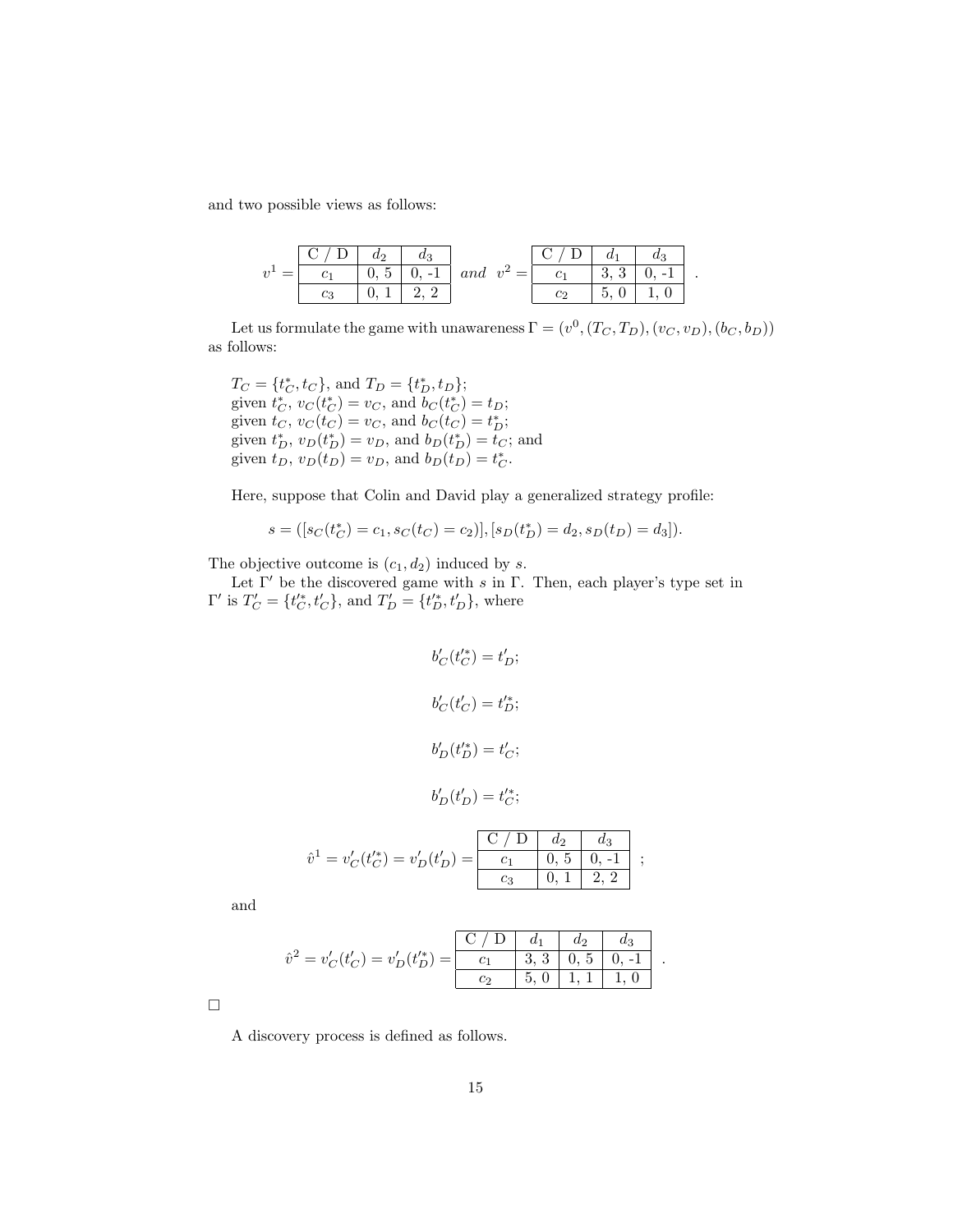<span id="page-16-0"></span>**Definition 5.** A discovery process  $P = (\langle \Gamma^1, s^0 \rangle, \langle \Gamma^2, s^1 \rangle, \dots, \langle \Gamma^{\lambda}, s^{\lambda-1} \rangle, \dots)$ , is defined as follows:

- for any  $\lambda$ ,  $\Gamma^{\lambda} = (G, (T_i^{\lambda})_{i \in I}, (v_i^{\lambda})_{i \in I}, (b_i^{\lambda})_{i \in I}),$
- when  $\lambda = 0$  and  $s^0 = \phi$ , while for any  $\lambda \geq 1$ ,  $s^{\lambda}$  is a played generalized strategy profile in Γ*<sup>λ</sup>* , and
- for any  $\lambda \geq 2$ ,  $\Gamma^{\lambda}$  is a discovered game with  $s^{\lambda-1}$  in  $\Gamma^{\lambda-1}$ .

Let us call  $\Gamma^1$  the initial game with unawareness (in *P*).

By definition [4,](#page-14-0) definition [5](#page-16-0) implicitly assumes perfect recall. If we exclude the assumption, some player may forget some action at  $\lambda$  even if they are aware of the action at  $\lambda - 1$ .

This study assumes that every player implements a pure action. Meanwhile, standard game models might assume that every player implements and observes a mixed action. In contrast, in games with unawareness, it does not seem appropriate that every player implements, and observes a mixed action because under unawareness, players cannot observe the frequency of their opponents' actions at each stage of the game during the course of any discovery process.[12](#page-16-1)

Schipper (2021) models rationalizable discovery processes. We formulate rationalizable discovery processes based on Perea (2018) as follows.

**Definition 6.** A discovery process  $P = (\langle \Gamma^1, s^0 \rangle, \langle \Gamma^2, s^1 \rangle, \dots, \langle \Gamma^{\lambda}, s^{\lambda-1} \rangle, \dots)$ is a rationalizable discovery process if for any  $\lambda$  and  $t \in \times_{i \in I} T_i$ ,  $(s_i^{\lambda}(t_i))_{i \in I} \in$  $S^{\lambda}(t)$ , where  $S^{\lambda}(t)$  is the rationalizable mixed action set on  $\Gamma^{\lambda}$ .

In a discovery process, cautious players might carefully revise their beliefs about the game, the opponents' plays and rationalities, and pay-off uncertainty. However, in the real world, The agents must pay a higher cost for revising such beliefs, and implementing rationalizable strategies. If players are myopic, they do not pay a high cost for revising their beliefs. This section explains the myopic discovery process in which every player responds best to the opponents' previous plays.

First, we define a strategy of myopic play in a discovered game as follows.

**Definition 7.** Let Γ*′* be a discovered game from Γ. *s ′* is a *myopic best response* in  $\Gamma$  if there exists the belief system,  $\mu' = (\mu'_i)_{i \in I}$  such that for any  $(i, t'_i) \in I \times T'_i$ ,

- 1.  $s'_{i}(t'_{i}) \in \arg \max_{x \in M(A_{i}^{v'_{i}(t'_{i})})} Eu_{i}(x, \mu'_{i}(t'_{i}))$ ; and
- 2.  $\mu'_i(t'_i) \equiv (s_j^*(t_j^*))_{j \in I_{-i}}$ , where  $s^*$  is played in  $\Gamma$ , and for any  $j \in I_{-i}, t_j^* \in T_j$ is *j*'s actual type in  $\Gamma$ .

Next, we provide a myopic discovery process.

<span id="page-16-1"></span><sup>12</sup>I thank an anonymous referee for pointing this out.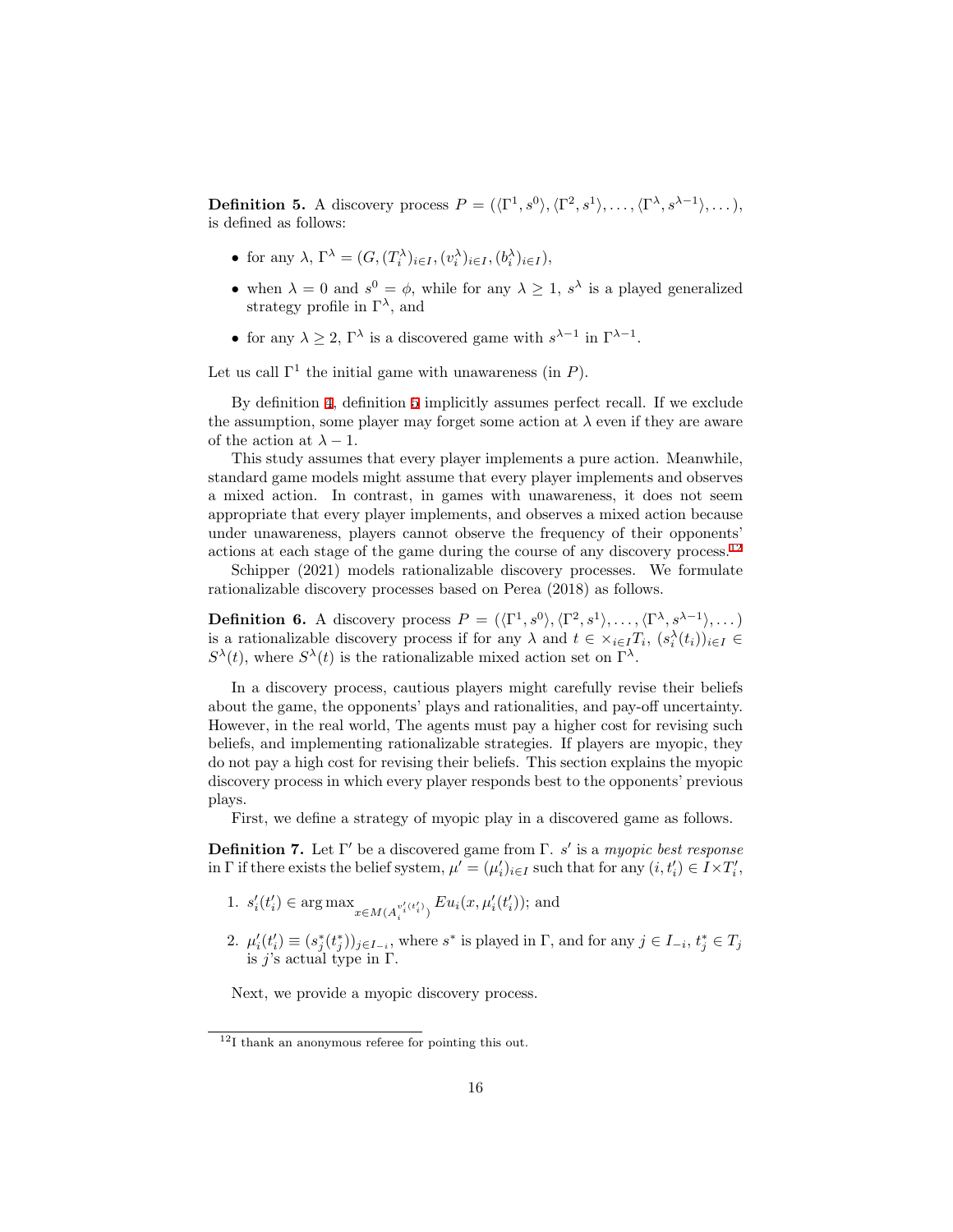**Definition 8.** Any discovery process  $P = (\langle \Gamma^1, s^0 \rangle, \langle \Gamma^2, s^1 \rangle, \dots, \langle \Gamma^{\lambda}, s^{\lambda-1} \rangle, \dots)$ , is a myopic discovery process if for any  $\lambda \geq 2$ ,  $s^{\lambda}$  is a myopic best response at *λ*.

Some important questions arise here. Does any myopic discovery process converge to a discovered game in which the players cannot revise each other's views? What solution concept does the discovered game have? The following theorem answers the above questions.

<span id="page-17-1"></span>**Theorem 1.** Given any simultaneous-move game with unawareness Γ, every myopic discovery process, *P*, converges to a discovered game, possessing a common realizable CURB set. Thus, a subset of the supports of all the agents' myopic best responses converges to common realizable CURB set.

*Proof.* Since we consider a myopic discovery process, it is necessary to focus only on the realizable action set. For any objective outcome in the initial game  $m \in M(\times_{i \in I} A_i^{v_i(t_i^*)})$  $\binom{v_i(t_i)}{i}$ , let  $\beta^{\lambda}(m)$  be an objective outcome induced by a myopic best response on the realizable action set, and it is defined as follows:  $β^0(m) = \text{supp}(m), β^1(m) = β' ∘ β^0(m), β^2(m) = β' ∘ β^1(m), ...,$  $\beta^{\lambda}(m) = \beta' \circ \beta^{\lambda-1}(m), \ldots$  Suppose that for any CURB set on the realizable action set  $C \subseteq \times_{i \in I} A_i^{v_i(t_i^*)}$  $\mathcal{L}_i^{v_i(t_i^+)}$ , and natural number  $\lambda$ ,  $\beta^{\lambda}(m) \nsubseteq C$ . As pointed out by Basu and Weibull (1991), since the set of the rationalizable strategy profile on  $\times_{i \in I} A_i^{v_i(t_i^*)}$  $\sum_{i}^{v_i(t_i^*)}$ ,  $R \subseteq \times_{i \in I} A_i^{v_i(t_i^*)}$  $\beta_i^{v_i(t_i^*)}$ , is CURB,<sup>[13](#page-17-0)</sup>  $\beta^{\lambda}(m) \nsubseteq R$  for any  $\lambda$ , this is a contradiction. Therefore, there exists a realizable CURB set, *C*, and natural number, *n*, such that  $\beta^{n}(m) \subseteq C$ . Suppose that there exists  $\lambda \geq n$ , satisfying  $\beta^{\lambda}(m) \nsubseteq C$ . In other words,  $\beta' \circ \cdots \circ \beta' \circ \beta^{n}(m) \nsubseteq C$ . However, since *C* is CURB, that is,  $\beta(v') \subseteq C$  for any  $v' \subseteq C$  with  $\emptyset \neq A_i^{v'} \subseteq A_i^C$ , this is a contradiction. Therefore,  $\beta^{\lambda}(m) \subseteq C$  for any  $\lambda \geq n$ . Since,  $\beta^{\lambda}(m)$  supports an objective outcome induced by a myopic best response at  $\lambda$ , and C is a realizable CURB set, the support for the objective outcome is included in the realizable CURB set. By definition [4](#page-14-0), since CURB, *C*, is common, *C* is a common realizable CURB set.  $\Box$ 

It is known that many intuitively appealing adjustment processes eventually settle down in a minimal CURB set (cf., Hurkens, 1995; Young, 1998). Theorem [1](#page-17-1) adds to the previous literature, highlighting the importance of the CURB set. However, the process therein converges to a general CURB set, And, not necessarily, a "minimal" one, such as in Hurkens (1995) and Young (1998).

**Example [2](#page-14-1)** (Continued.) Let  $\Gamma$  be an initial game, that is, a game at  $\lambda = 1$ . Then, the realizable action set is as follows:

| -1)   |      | aз |
|-------|------|----|
| C1    | 3, 3 |    |
| $c_3$ |      |    |

*.*

<span id="page-17-0"></span><sup>&</sup>lt;sup>13</sup>Specifically, *R* is a maximum tight CURB set. An action profile set,  $C \in V$ , is a tight CURB set if  $\beta(C) = C$ .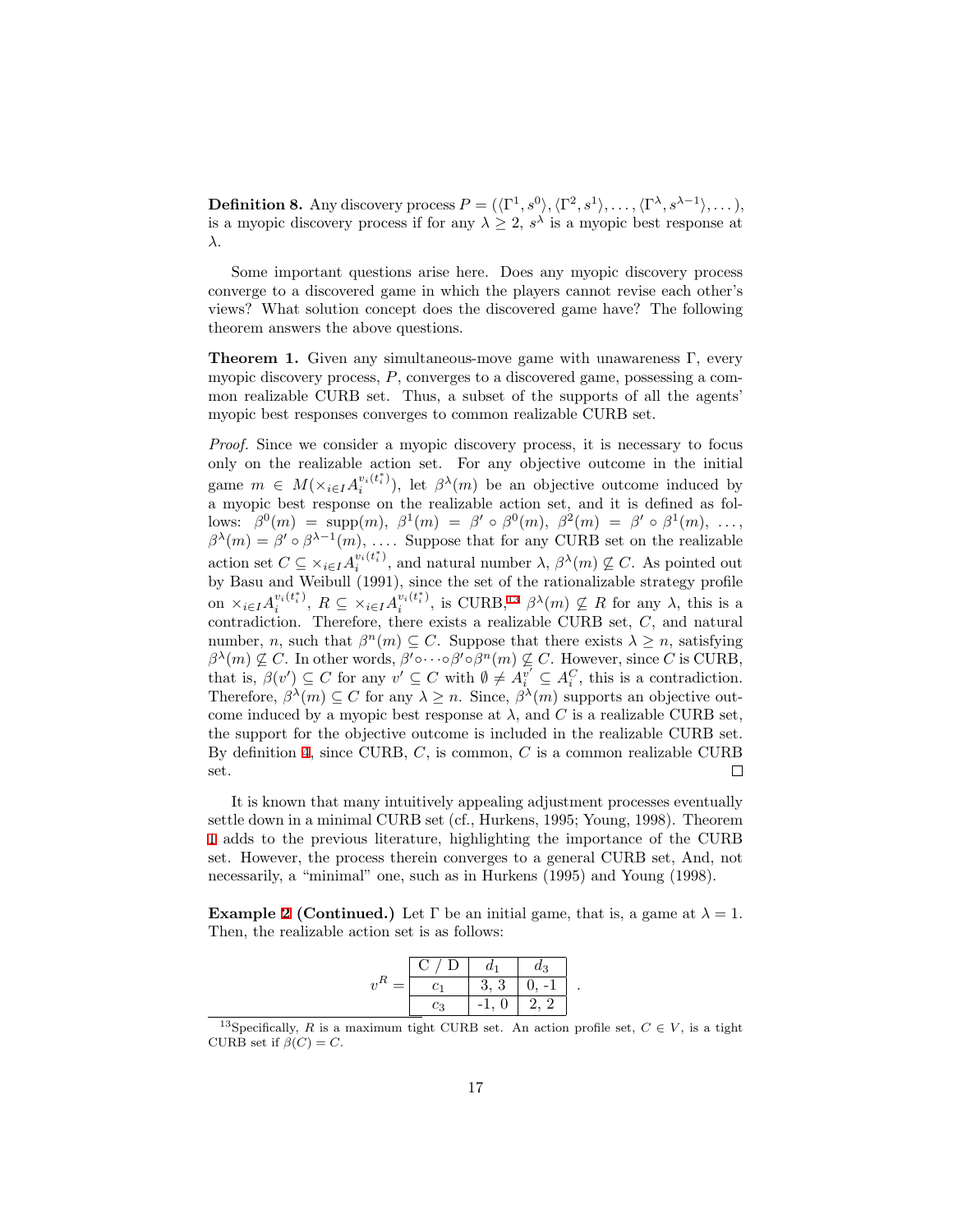$v^R$  has three CURB sets,  $C^1 = \{c_1\} \times \{d_1\}$ ,  $C^2 = \{c_3\} \times \{d_3\}$ , and  $C^3 =$  ${c_1, c_3} \times {d_1, d_3}$ . Here,  $C^2$  is a mutual CURB set.

In Γ, there exist two generalized Nash equilibria:

$$
s_1 = ([s_C(t_C^*) = c_1, s_C(t_C) = c_2], [s_D(t_D^*) = d_1, s_D(t_D) = d_2]);
$$
 and  

$$
s_2 = ([s_C(t_C^*) = c_3, s_C(t_C) = c_2], [s_D(t_D^*) = d_3, s_D(t_D) = d_3]).
$$

Obviously, both equilibria are cognitively unstable.

First, let us focus on the former equilibrium,  $s<sub>1</sub>$ . The objective outcome is  $(c_1, d_1)$ . Since Colin is unaware of  $d_1$ , he is surprised and revises his view as follows:

| $C \neq D$ |     |      |    |                      |
|------------|-----|------|----|----------------------|
|            | 3.3 | 0, 5 |    | $\ddot{\phantom{0}}$ |
|            |     | 0.1  | ٠, |                      |

Then, at  $\lambda = 2$ , the discovered game  $\Gamma' = (G, (T'_C, T'_D), (v'_C, v'_D), (b'_C, b'_D)),$ where

$$
T'_C = \{t_C^{2*}, t_C^{2}\}, \text{ and } T'_D = \{t_D^{2*}, t_D^{2}\};
$$
  

$$
v'_C(t_C^{2*}) = v^{1'}, \text{ and } b'_C(t_C^{2*}) = t_D^{2};
$$
  

$$
v'_C(t_C^{2}) = v^2, \text{ and } b'_C(t_C^{2}) = t_D^{2*};
$$
  

$$
v'_D(t_D^{2*}) = v^2, \text{ and } b'_D(t_D^{2*}) = t_C^{2*};
$$
 and  

$$
v'_D(t_D^{2}) = v^{1'}, \text{ and } b'_D(t_D^{2}) = t_C^{2*}.
$$

At  $\lambda = 2$ , when they play myopic best response, the generalized strategy profile is

$$
s_1^2 = ([s_C^2(t_C^{2*}) = c_1, s_C^2(t_C^2) = c_1], [s_D^2(t_D^{2*}) = d_1, s_D^2(t_D^2) = d_1]).
$$

Both players do not discover the opponents' actual plays. Hence, the next stage game, at  $\lambda = 3$ , is the same as Γ'. In Γ', the play  $s_1^2$  is not a generalized Nash equilibrium, and the objective outcome is  $(c_1, d_1)$ . The support of the objective outcome,  ${c_1} \times {d_1}$ , is a subset of a realizable CURB set,  $C^1$ .

Next, let us focus on the latter generalized Nash equilibrium  $s_2$ . The objective outcome is  $(c_3, d_3)$ . Since David is unaware of  $c_3$ , he is surprised and revises his view as follows:

|       | U.<br>D | $a_1$ | $d_3$    |
|-------|---------|-------|----------|
| $v^2$ | $_{c}$  | 3, 3  |          |
|       | $c_2$   | 5, 0  |          |
|       | $c_3$   |       | $\Omega$ |

*.*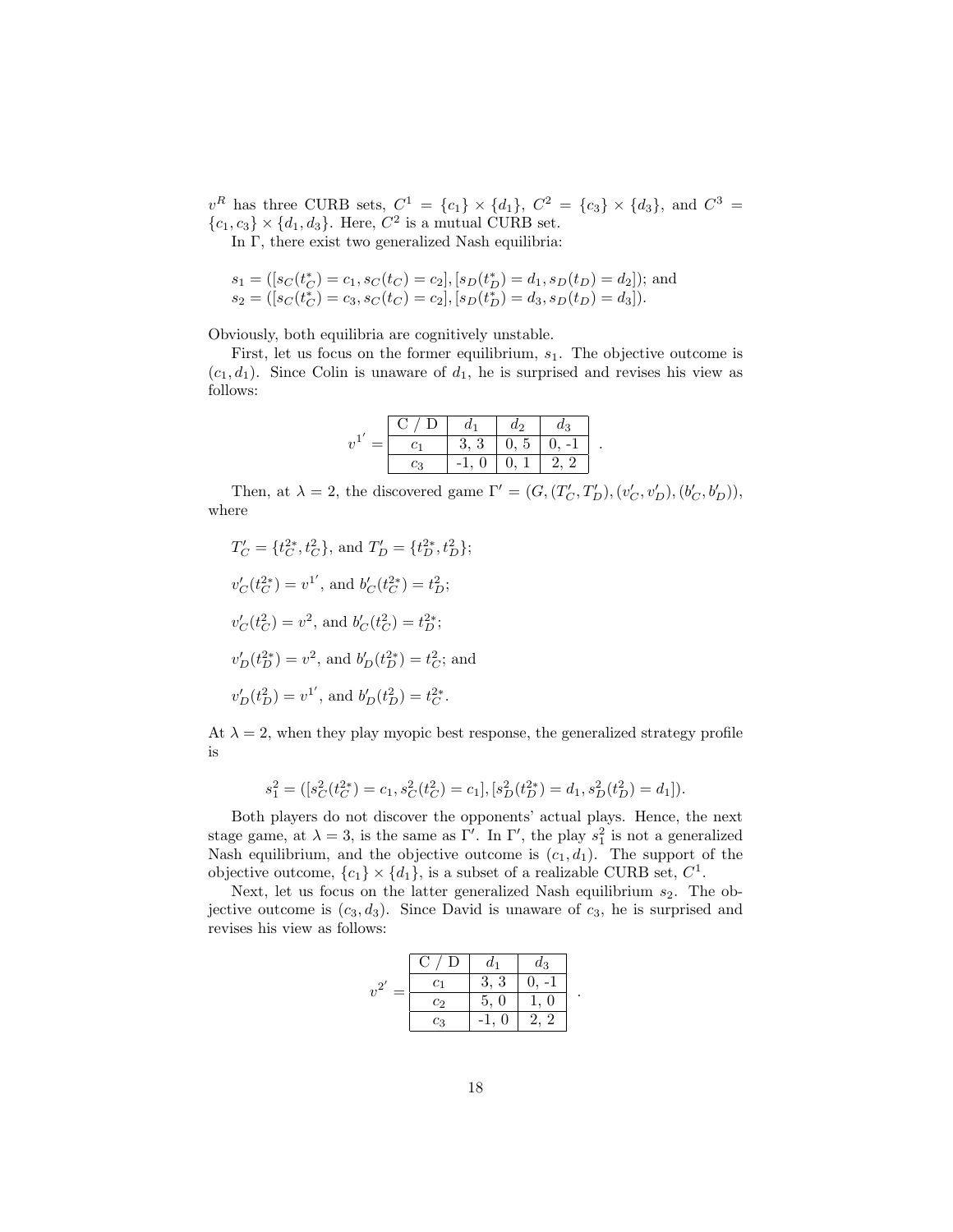Then, at  $\lambda = 2'$ ,  $\Gamma'' = (G, (T''_C, T''_D), (v''_C, v''_D), (b''_C, b''_D))$ , where

$$
T''_C = \{t^{2'*}_C, t^{2'}_C\}, \text{ and } T''_D = \{t^{2'*}_D, t^{2'}_D\};
$$
  

$$
v''_C(t^{2'*}_C) = v^1, \text{ and } b''_C(t^{2'*}_C) = t^{2'}_D;
$$
  

$$
v''_C(t^{2'}_C) = v^{2'}, \text{ and } b''_C(t^{2'}_C) = t^{2'*}_D;
$$
  

$$
v''_D(t^{2'*}_D) = v^{2'}, \text{ and } b''_D(t^{2'*}_D) = t^{2'}_C;
$$
 and  

$$
v''_D(t^{2'}_D) = v^1, \text{ and } b''_D(t^{2'}_D) = t^{2'*}_C.
$$

At  $\lambda = 2'$ , when they play myopic best response, the generalized strategy profile is

$$
s_2^{2'} = ([s_C^{2'} (t_C^{2'*}) = c_3, s_C^{2'} (t_C^{2'}) = c_3], [s_D^{2'} (t_D^{2'*}) = d_3, s_D^{2'} (t_D^{2'}) = d_3]).
$$

Both players do not discover the opponents' actual play. Hence, the next stage game, at  $\lambda = 3'$ , is the same as  $\Gamma''$ . In  $\Gamma''$ , the play, the generalized strategy profile is a cognitively-stable generalized Nash equilibrium, and a support of the objective outcome,  ${c_3} \times {d_3}$ , is a subset of a common CURB set,  $C^2$  in  $\Gamma''$ . □

## **5 Relationships with Cognitively-Stable Generalized Nash Equilibria**

The previous section focused only on CURB notions. However, steady state notions are not only CURB notions, but also equilibrium notions.[14](#page-19-0) Below, we consider the convergence to discovered games in a discovery process, possessing a steady state equilibrium, by associating it with CURB notions.

First, we provide a mutual CURB notion that each player's actual view has the same CURB set.

**Definition 9.** In any simultaneous-move game with unawareness  $\Gamma, C \in V$  is a *mutual CURB set* if for any  $i \in I$ , *C* is a non-empty CURB set in  $v_i(t_i^*)$ .

A mutual CURB notion has the following property.

<span id="page-19-1"></span>**Lemma 2.** Every mutual CURB set is a realizable CURB set.

*Proof.* Given any mutual CURB set,  $C \in V$ ,  $C \subseteq v_i(t_i^*)$  for any  $i \in I$ . Suppose that  $C$  is not a realizable CURB set, that is, there exists some  $i$ , such that

<span id="page-19-0"></span><sup>&</sup>lt;sup>14</sup>Kobayashi et al. (2021) consider a rationalizable self-confirming equilibrium. They try to apply steady state notions to rationalizability by associating it with equilibrium notions.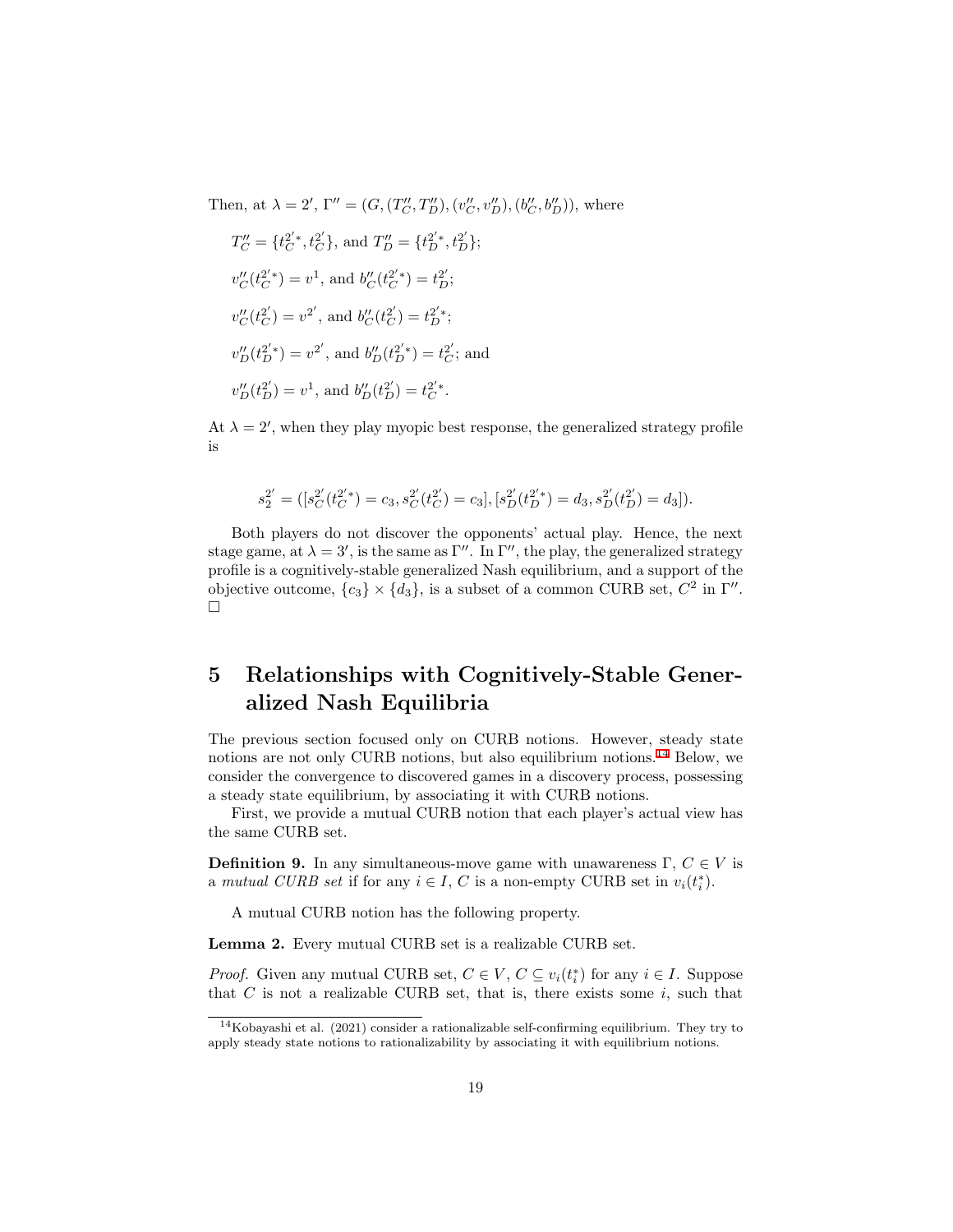$\beta_i^*(A_{-i}^C) \nsubseteq A_i^C$  in the realizable action set. Since the realizable action set is defined by  $\times_{i \in I} A_i^{v_i(t_i^*)}$  $v_i(t_i^*), \beta_i^{v_i(t_i^*)}$  $a_i^{v_i(t_i^+)}(A_{-i}^C) \nsubseteq A_i^C$ . This contradicts that *C* is a mutual CURB set. Hence, *C* is a realizable CURB set.  $\Box$ 

<span id="page-20-0"></span>**Lemma 3.** In a simultaneous-move game with unawareness, if a mutual CURB set is present in every view, then there exists a common CURB set.

*Proof.* Suppose that a mutual CURB set, *C*, is present in every view in a simultaneous-move game with unawareness. Suppose that for some  $(i, t_i) \in$  $I \times T_i$ , C is not CURB in  $v_i(t_i)$ . Since for some  $j \in I$   $v_i(t_i) \subseteq v_j(t_j^*)$ , where  $t_j^*$  is *j*'s actual type and  $t_j^*$  leads to  $t_i$ , *C* is not CURB in  $v_i(t_i^*)$ . This is a contradiction. Therefore, the mutual CURB set is the CURB in every view in the game. Then, by lemma **??**, since the mutual CURB set is a realizable CURB set, the set is a common CURB set.  $\Box$ 

When relating mutual CURB notions with steady state equilibrium notions, we can show the condition for converging a discovered game possessing some steady state equilibrium. Moreover, we can show the condition for converging a game, such that every equilibrium is a steady state equilibrium. This is proved in the following theorems.

<span id="page-20-1"></span>**Proposition 2.** In any simultaneous-move game with unawareness, if there exists a mutual CURB set, such that the CURB set is CURB in every view in the game with unawareness, then there exists a cognitively-stable generalized Nash equilibrium.

*Proof.* Suppose that some mutual CURB set is present in every view in a simultaneous-move game with unawareness. By lemma [3](#page-20-0), the mutual CURB set is a common CURB set. Then, by proposition [1,](#page-11-0) there exists a cognitivelystable generalized Nash equilibrium.  $\Box$ 

**Theorem 2.** Suppose a simultaneous-move game with unawareness, Γ, has a mutual CURB set. Then, there exists a myopic discovery process converging to a discovered game possessing a cognitively-stable generalized Nash equilibrium.

*Proof.* Suppose that there exists a mutual CURB set, *C*, in Γ. By lemma [2,](#page-19-1) *C* is a realizable CURB set. By theorem [1](#page-17-1), there exists a myopic discovery process, *P*, converging to *C*. Since the *C* is a common realizable CURB set by lemma [3,](#page-20-0) by proposition [2](#page-20-1), there exists a cognitively-stable generalized Nash equilibrium.  $\Box$ 

**Corollary 2.** Suppose that every realizable CURB set is a mutual CURB set in Γ. Then, every myopic discovery process converges to a discovered game possessing a cognitively-stable generalized Nash equilibrium.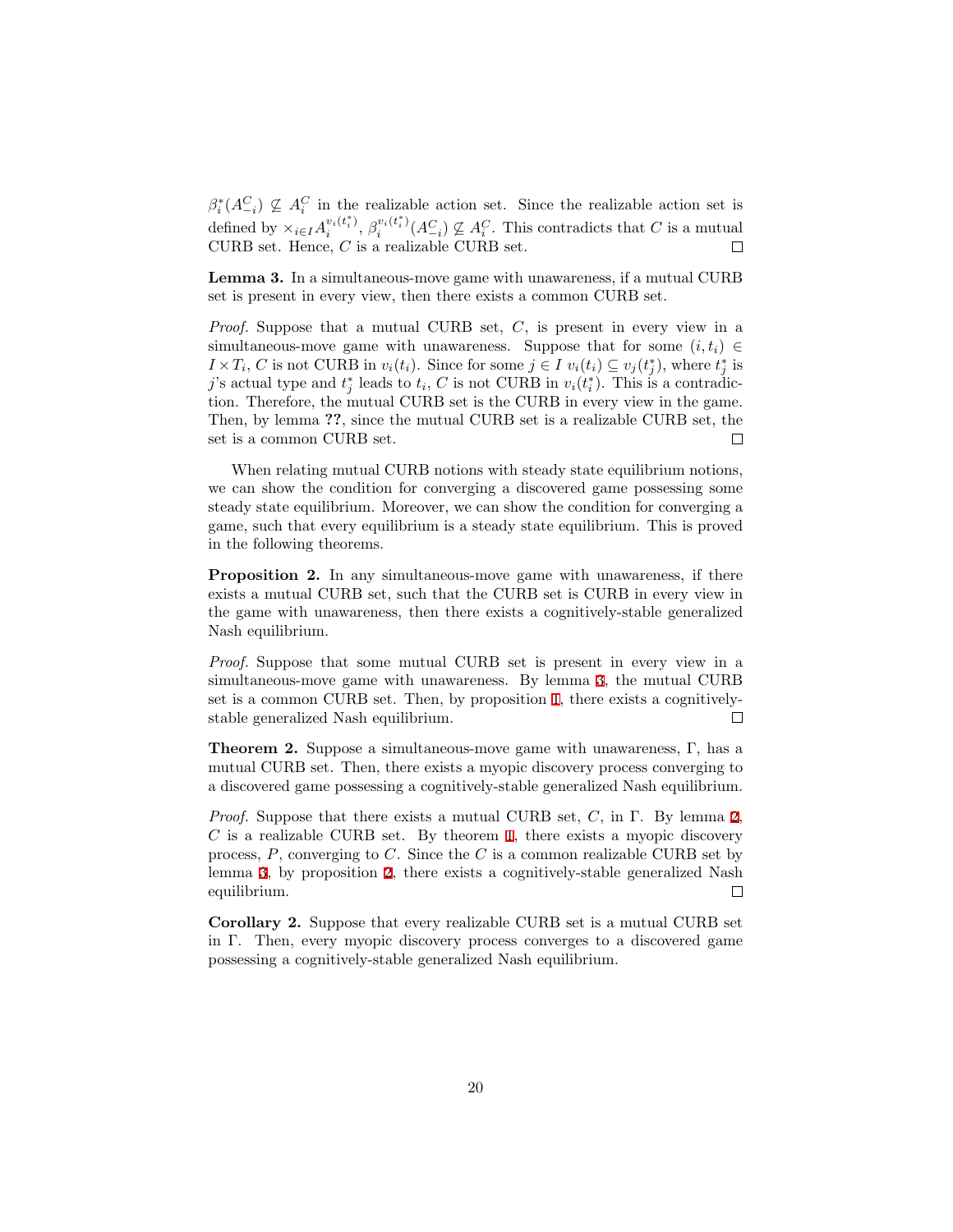Note that the process considered in the present study starts from an arbitrary generalized strategy profile. Our convergence result holds even if the starting point is not, necessarily, a generalized Nash equilibrium.[15](#page-21-0)

Next, let us consider a relationship with a Nash equilibrium in an objective game. Sasaki (2017) discusses relationships between a cognitively-stable generalized Nash equilibrium and a Nash equilibrium in an objective game in any simultaneous-move game with unawareness. The researcher shows the following proposition.

<span id="page-21-1"></span>**Proposition 3.** Given any simultaneous-move game with unawareness Γ, for any  $i \in I$ , if  $A_i^{v_i(t_i^*)} = A_i$ , where  $t_i^*$  is *i*'s actual type, then every cognitivelystable generalized Nash equilibrium induces an objective outcome to be a Nash equilibrium in an objective game *G*.

*Proof.* Given any simultaneous-move game with unawareness Γ, suppose that for any  $i \in I$ ,  $A_i^{v_i(t_i^*)} = A_i$ , where  $t_i^*$  is *i*'s actual type. Suppose that generalized strategy profile,  $s^*$ , is a cognitively-stable generalized Nash equilibrium. By remark [2](#page-7-0), the objective outcome induced from a cognitively-stable generalized Nash equilibrium is a Nash equilibrium of the realizable action set. Since every player is aware of their own actions in the objective game, the realizable action set is equivalent to the action set of the objective game. Hence, since every Nash equilibrium of the realizable action set is a Nash equilibrium in the objective game, the support of the objective outcome, induced by a cognitively-stable generalized Nash equilibrium, is a Nash equilibrium in the objective game.  $\Box$ 

By theorem [1](#page-17-1) and proposition [3](#page-21-1), we show the following theorem.

**Theorem 3.** In any simultaneous-move game with unawareness  $\Gamma$ , for any  $i \in I$ , if  $A_i^{v_i(t_i^*)} = A_i$ , where  $t_i^*$  is *i*'s actual type, then any myopic discovery process converges to a discovered game, such that any cognitively-stable generalized Nash equilibrium induces an objective outcome to be a Nash equilibrium in an objective game *G*.

## **6 A CURB Block Game and Economy of Cognitive Costs**

Discovery processes represent convergence of all the agents' subjective game, where players need not revise their subjective game. In other words, these processes are aimed toward at searching for a game's true structure. Schipper (2021) states that a rationalizable discovery process is a process where each

<span id="page-21-0"></span><sup>15</sup>Tada (2018) discusses a revision process in which players play a generalized Nash equilibrium in each round, and conjectures that the process converges to a cognitively-stable generalized Nash equilibrium, if there is any. However, the conjecture is wrong in assuming that players play a generalized Nash equilibrium in each round. This study yields a result in the same spirit as that, under another condition, in which players play myopic best responses.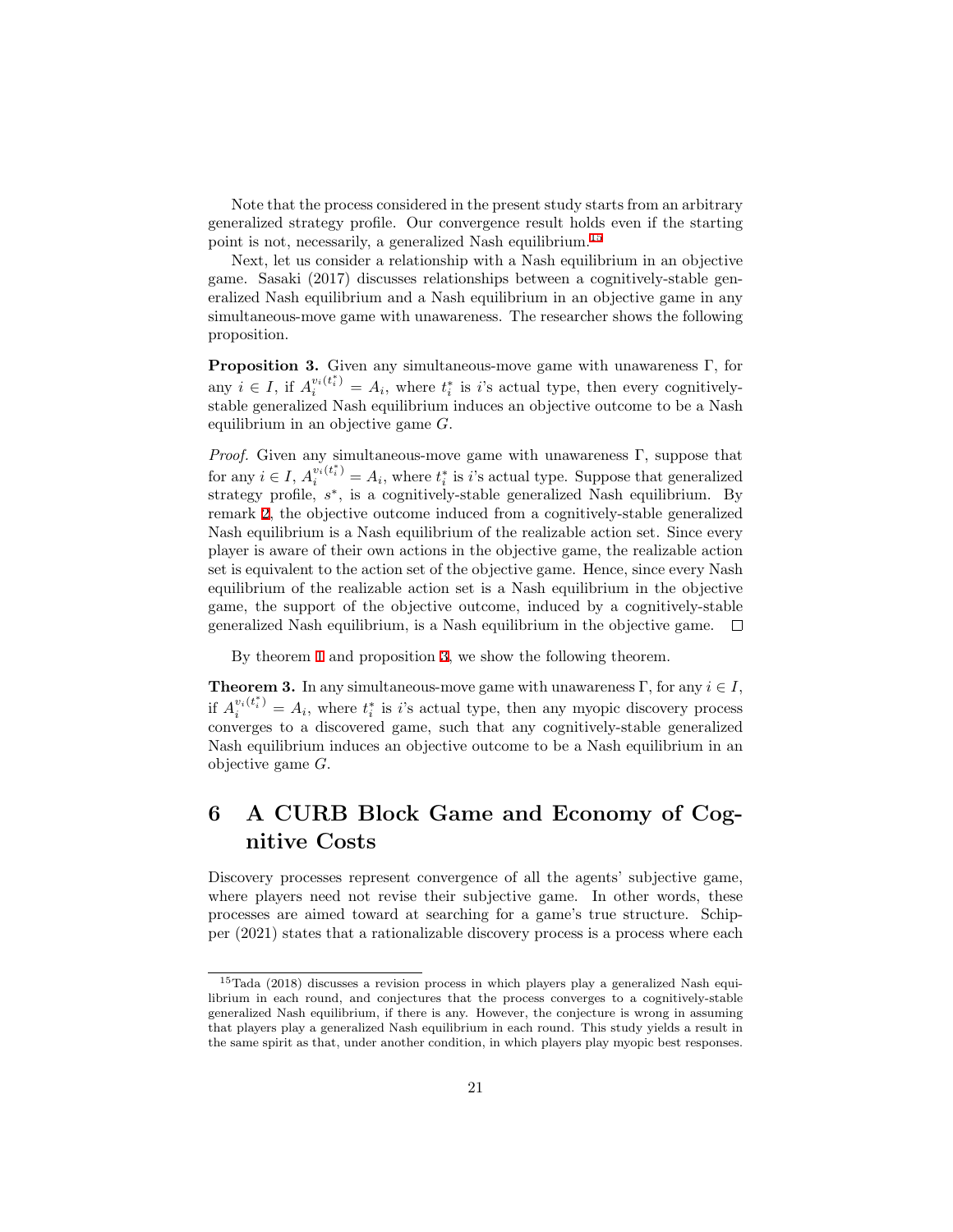player searches for their larger subjective game, and shows that every rationalizable discovery process converges to a discovered game possessing a rationalizable self-confirming equilibrium. Our myopic discovery process converges to a discovered game possessing a common realizable CURB set, and in the myopic discovery process, supports of plays converge to the common realizable CURB set.

In our model, as shown in Section 3, some myopic discovery processes do not converge to a discovered game possessing a common CURB set. Some players may be certain of the opponents' irrationality. However, by using the block game notion (e.g., Myerson and Weibull, 2015) of a smaller game than each player's subjective game, players can reconstruct a block game possessing a common CURB set from a discovered game that a myopic discovery process converges to, and they can be certain about each other's rationality.

Let us consider a case where a discovered game possesses a realizable CURB set. When all the players implement a generalized strategy profile so that the objective outcome is in the realizable CURB set, if they are rational, they do not perform actions outside the realizable CURB set. Thus, all the actions in the complement set of the realizable CURB set are redundant for them. Therefore, each player excludes the actions in the complement set to economize cognitive costs of the true structure of the game. If they economize the cognitive costs, their subjective games are the smallest games in which the action set is a common realizable CURB set. The following definition represents the "economy of knowledge" about a game's structure.

**Definition 10.** Given any game with unawareness,  $\Gamma = (G, (T_i)_{i \in I}, (v_i)_{i \in I}, (b_i)_{i \in I})$ , and any common realizable CURB set,  $C \in V$  in  $\Gamma$ ,  $\Gamma' = (G, (T'_i)_{i \in I}, (v'_i)_{i \in I}, (b'_i)_{i \in I})$ is an *economized game* by *C* in  $\Gamma$ , if for any  $(i, t_i) \in I \times T_i$ , there exists  $t'_i \in T'_i$ so that

- $v_i'(t_i') = C$ ; and
- for any  $(j, t_j) \in I_{-i} \times T_j$  with  $b_j(t_j)(j) = t_j$ , there exists  $t'_j \in T'_j$  so that  $b'_{j}(t'_{j})(j) = t'_{j}$ , and  $v'_{j}(t'_{j}) = C$ .

Then,  $G^C = (I, C, u^C)$  is called a *realizable CURB block game* with *C*, where  $u^C = (u_i)_{i \in I}^C$ , and  $u_i^C : C \to \mathbb{R}$  so that for any  $a \in C$ ,  $u_i^C(a) = u_i(a)$ .

In the example [2,](#page-14-1) when Colin and David play  $s_1$  in the initial game, and  $s_1^2$  in the next stage of the game, since the objective outcome induced by  $s_1^2$  is  $(c_1, d_1)$ , the realizable CURB block game with  $C^1$  is  $G^{C^1} = (I, C^1, (u_C^{C^1}, u_D^{C^1}))$ . Thus, in the economized game,  $\Gamma^{C^1}$ , all subjective games are  $G^{C^1}$ .

The following remark is obvious.

**Remark 5.** Every economized game,  $\Gamma'$  by *C*, in  $\Gamma$  has a cognitively-stable generalized Nash equilibrium.

In  $\Gamma^{C^1}$  in the example [2,](#page-14-1) there exists a unique generalized Nash equilibrium such that Colin and David play  $c_1$  and  $d_1$  in each subjective game, respectively.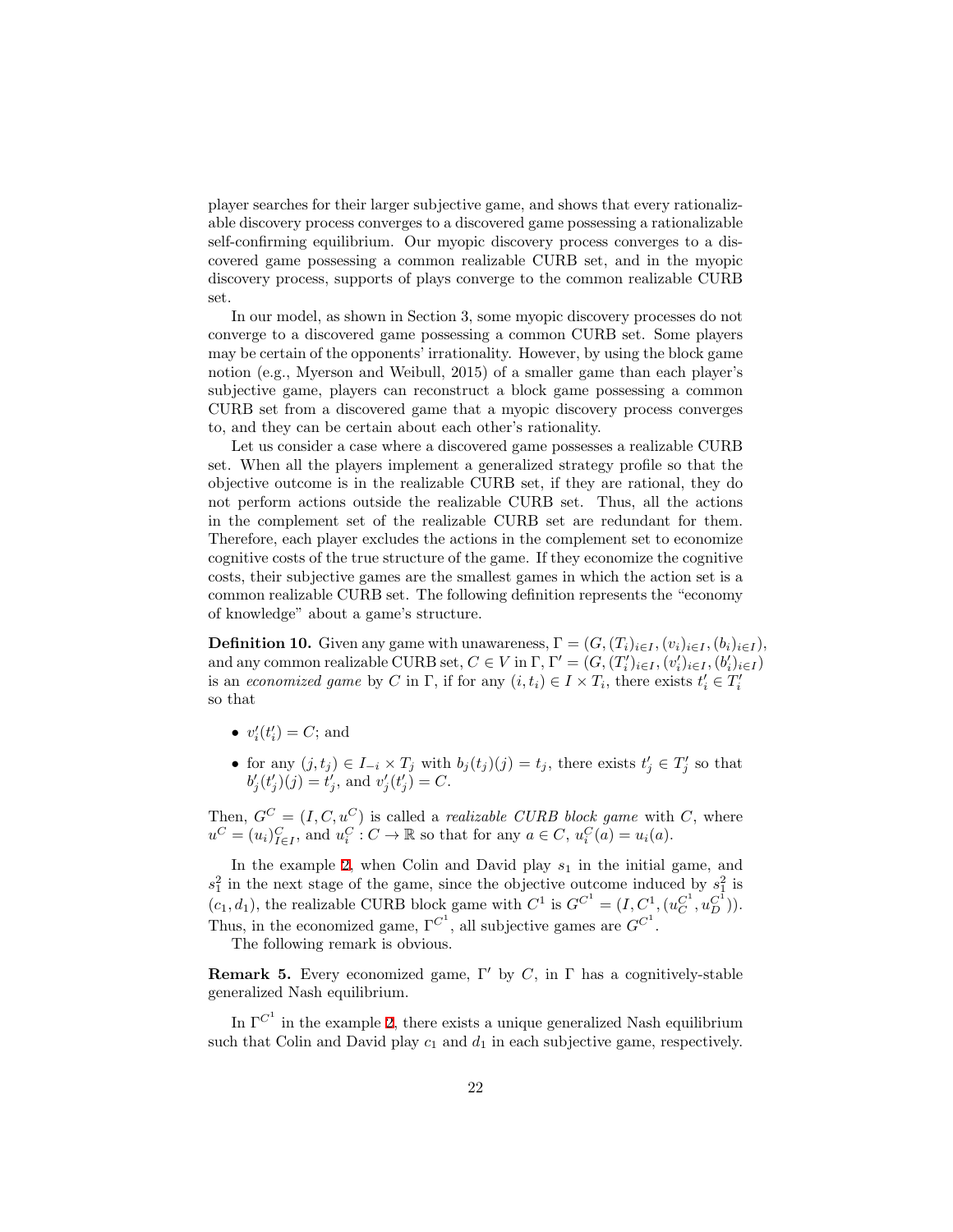Thus, by the definition of cognitive stability, the generalized Nash equilibrium is cognitively stable.

When  $\Gamma$  is a discovered game that a myopic discovery process converges to, every subjective game is a realizable CURB block game with a CURB set such that supports of players' actual actions converge in the process. Hence, a rationalizable discovery process is a search process for larger subjective games, whereas our myopic discovery process is a search process for common, smaller subjective games, that is, realizable CURB block games.

## **7 Discussion**

### **7.1 Adaptive Play**

This study considers myopic agents and myopic play. In the model, each player responds best to the opponents' strategies in the previous stage of the game. However, a bounded agent may not be able to provide their best response to the opponents' strategies. Young (1993) provides adaptive play models that allow participants to not provide best responses to previous plays. This subsection discusses a generalization of the adaptive plays to simultaneous-move games with unawareness.

First, we provide a definition of adaptive plays in a discovered game.

<span id="page-23-0"></span>**Definition 11.** Let Γ' be a discovered game from Γ, and let  $\varepsilon > 0$  be an error rate such that  $\varepsilon$  is sufficiently small. Generalized strategy profile,  $s'$ , is an adaptive play in  $\Gamma'$ , if for any  $(i, t'_i) \in I \times T_i$ , with probability  $1 - \varepsilon$ , player *i* chooses a best response to *i*'s beliefs  $\mu'_i(t'_i) \equiv (s_j^*(t_j^*))_{j \in I_{-i}}$  such that  $s^*$  is a generalized strategy profile played in Γ, and  $t_j^*$  is  $j$ 's actual type in Γ; further, with probability  $\varepsilon$ , *i* chooses an action in  $A_i^{v_i'(t_i')}$  $i^{v_i(t_i)}$  at random.

We propose a discovery process with an adaptive play as follows, based on the definition [11](#page-23-0).

**Definition 12.** Any discovery process,  $P = (\langle \Gamma^1, s^0 \rangle, \langle \Gamma^2, s^1 \rangle, \dots, \langle \Gamma^{\lambda}, s^{\lambda-1} \rangle, \dots)$ , is an *adaptive discovery process*, if for any  $\lambda \geq 2$ ,  $s^{\lambda}$  is an adaptive play profile at *λ*.

In a game without unawareness, Hurkens (1995) and Young (1998) use an adaptive play notion, and show a convergence to a minimal CURB set. Our proof of the theorem [1](#page-17-1) focuses on only the realizable action set. Additionally, we can conjecture the following.

**Conjecture 1.** Given any simultaneous-move game with unawareness, in any adaptive play, supports of the objective outcome, induced by adaptive plays, converge to a common minimal realizable CURB set.

Although we omit a proof of this conjecture, we show an informal proof as follows.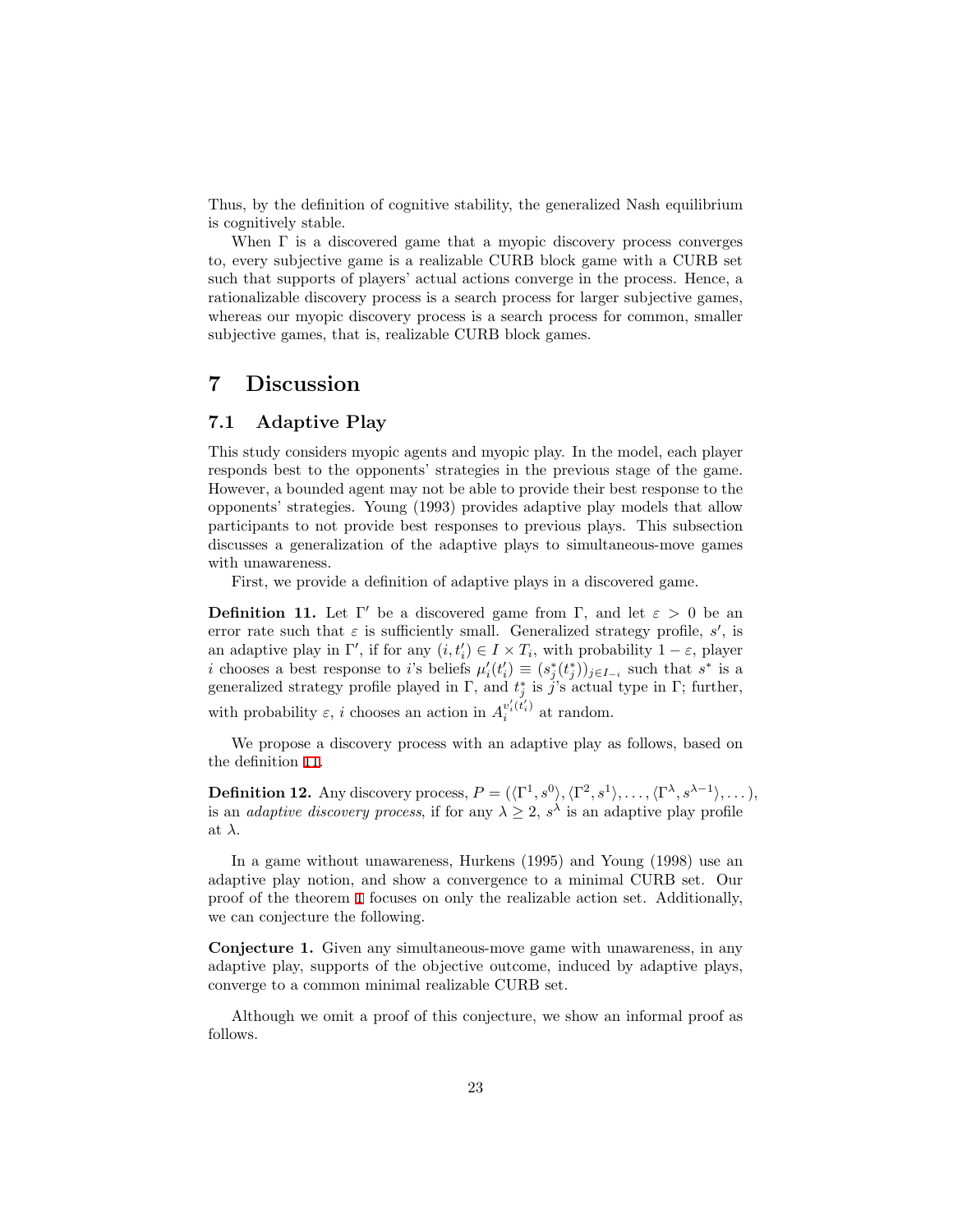*The informal proof.* Given any simultaneous-move game with unawareness, and any adaptive discovery process.

- 1. It is necessary to focus on only the realizable action set as per the theorem [1.](#page-17-1)
- 2. Based on Hurkens (1995) and Young (1998), adaptive plays converge to a minimal CURB set of the realizable action set.
- 3. Then, the set is a common minimal realizable CURB set.  $\square$

 $\Box$ 

### **7.2 Growing Awareness**

A study of discovery processes entails an analysis of growing awareness or updating awareness. Karni and Vierø(2013, 2017) discuss decision-making under unawareness, and propose a reverse Bayesian model. As pointed out by Schipper (2013), an agent who is unaware of an event is different from an agent who assigns probability zero to the event. This means that an unaware agent cannot assign a probability to an event that they are unaware of. Given such an event, Karni and Vierø's (2013, 2017) model discusses the methods to revise such agents' beliefs.

Galanis and Kotoronis (2021) provide generalizations of the results of Genakoplos and Polemarchakis (1982) and Ostrovsky (2012). They suppose that updating awareness is minimal, and a true state is never excluded. Traders eventually agree on the price of the security. Moreover, if the security is separable, traders agree on the correct price and there is information aggregation.

### **7.3 Limitations**

Our research has the following limitations.

1. In a game with unawareness, in a generalized Nash equilibrium or under a rationalizable strategy, each player may be convinced that they are playing a higher-order subjective game, or that the opponents are unaware of certain actions. However, in certain plays, each player may discover actions that they were unaware of, which may confirm that the players' subjective game was wrong. Here, the question arises, why was the player convinced that their higher-order subjective game was correct in the initial game with unawareness? In the example [2](#page-14-1), there exist two cognitively-unstable generalized Nash equilibria, *s*<sup>1</sup> and *s*2, in the initial game. This study does not yield any appropriate answer to the question as to which equilibrium Colin and David play when they both implement a generalized Nash equilibrium play.

Our discovery process, and that of the previous works, explain how to build each player's subjective game under unawareness, however, they do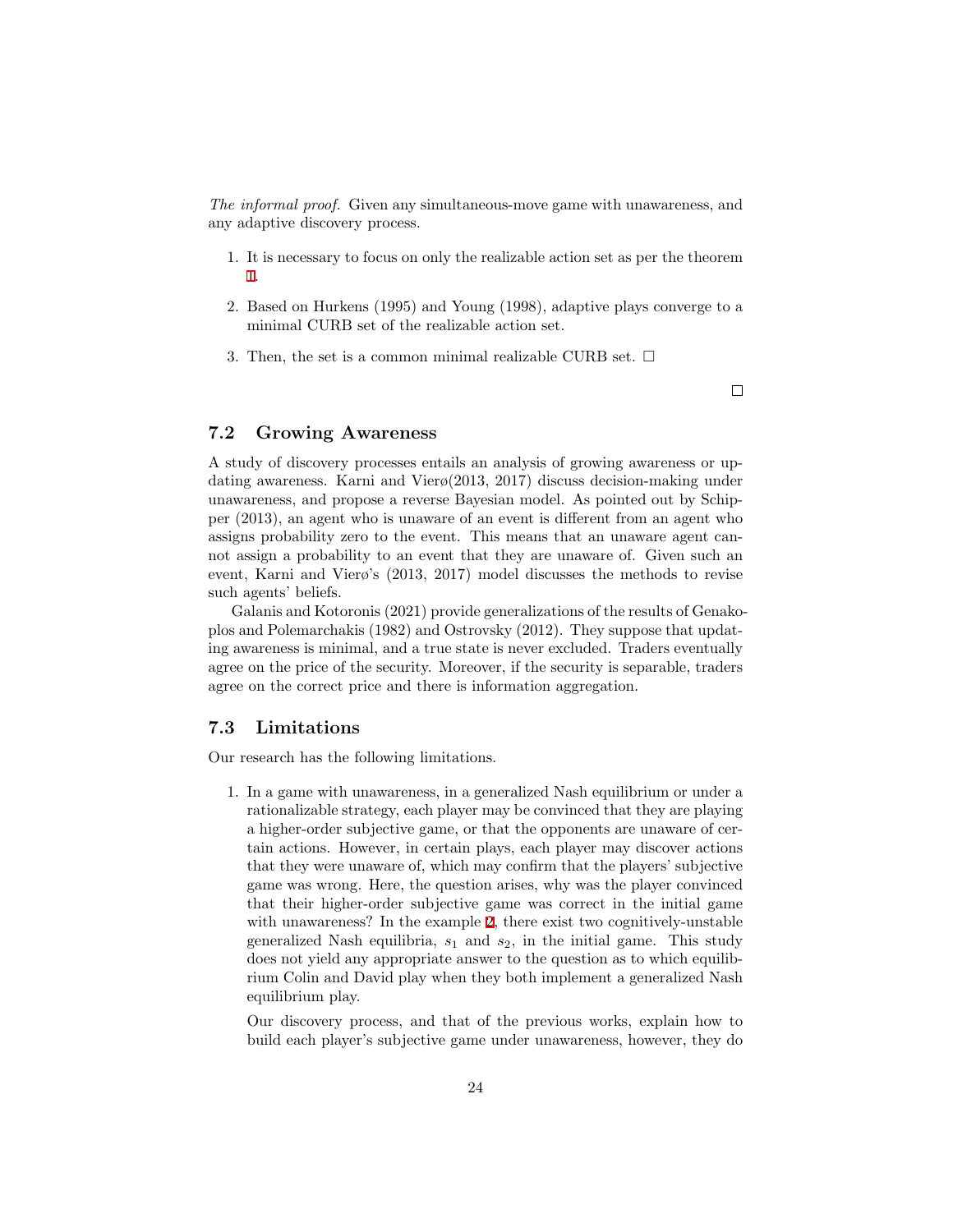not explain how to do so in an initial game with unawareness. This issue is an subject for future research on games with unawareness.

- 2. Each player pays attention to the opponents' subjective games in the initial game with unawareness, however, they do not pay attention to them in a discovered game. We do not have any appropriate answer to why each player ceases to pay attention.
- 3. Models of discovery processes suppose that each player recognizes the opponents' plays and actions that they were previously unaware of. However, the assumptions may be too strict. For example, most children of preschool age would not be able to understand conversations among adults, or, at least, cannot have the same conversations. In further research, we aim to relax this assumption, and reconstruct the models of discovery processes.

### **7.4 Related Literature**

### **Unawareness in General**

The first motivation of studies on unawareness is overcoming the No-Trade Theorem presented by Milgrom and Stokey (1982). Previous works about unawareness, that address this issue, had two approaches. One was a non-partitional state space model, for example, Geankoplos (2021); and the other was an unawareness structure model, for example, Heifetz et al. (2006, 2013a), and Galanis (2013, 2018).

Interpretations about unawareness under the two approaches are different. The former corresponds to a lack of knowledge, that is, an agent does not know an event, and does not know that he or she does not have that knowledge. The other literature on this approach includes Samet (1990), Shin (1993), and Ewerhart (2001). However, in (non-)partitional models, several assumptions lead to trivial unawareness, that is, an agent cannot be unaware of any event; see Modica and Rustichini (1994, 1999), Dekel et al. (1998), and Chen et al. (2012). The latter model is proposed to avoid this issue. Unawareness structures first formulate the family of state spaces, and give different state spaces to different agents. Players' unawareness is represented by different subjective games. Other literature on unawareness structures or similar structures includes Li (2009) and Heinsalu (2012). In a recent study, Fukuda (2021) compared the two approaches.

### **CURB Notions**

Basu and Weibull (1991) first introduce CURB notions to standard game models. CURB notions in dynamic models are discussed by Hurkens (1995), Young (1998), and Grandjean et al. (2017). Voorneveld et al. (2005) discuss the axiom and properties of minimal CURB sets. Pruzhansky (2003) shows that in extensive games with perfect information and finite horizon, there exists only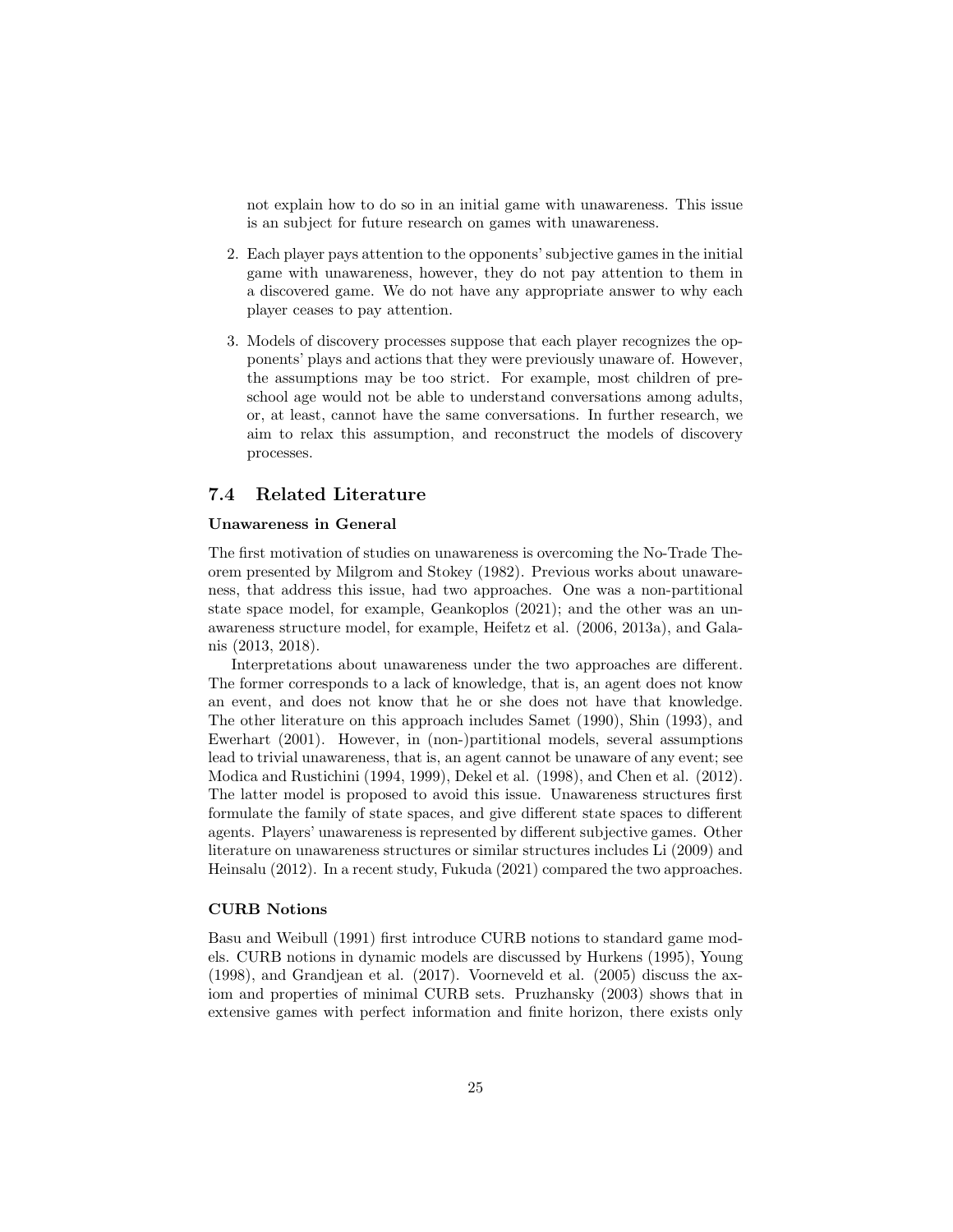one minimal CURB set. Benisch et al. (2010) provide algorithms for computing CURB sets. Asheim et al. (2016) discuss epistemic robustness of CURB in epistemic models.

## **References**

- [AVW16] Geir B. Asheim, Mark Voorneveld, and Jörgen W. Weibull. Epistemically robust strategy subsets. *Games*, 7, 2016. [doi:10.3390/](http://dx.doi.org/10.3390/g7040037) [g7040037](http://dx.doi.org/10.3390/g7040037).
- [BDS10] Michael Benisch, George B. Davis, and Tuomas Sandholm. Algorithms for closed under rational behavior (curb) sets. *Journal of Artificial Intelligence Research*, 38:513–534, 2010. [doi:10.1613/jair.](http://dx.doi.org/10.1613/jair.3070) [3070](http://dx.doi.org/10.1613/jair.3070).
- [Ber84] B. Douglas Bernheim. Rationalizable strategic behavior. *Econometrica*, 52(4):1007–1028, 1984. [doi:10.2307/1911196](http://dx.doi.org/10.2307/1911196).
- [BW91] Kaushik Basu and Jörgen W. Weibull. Strategy subsets closed under rational behavior. *Economics Letters*, 36:141–146, 1991. [doi:10.](http://dx.doi.org/10.1016/0165-1765(91)90179-O) [1016/0165-1765\(91\)90179-O](http://dx.doi.org/10.1016/0165-1765(91)90179-O).
- [CEL12] Yi-Chun Chen, Jeffrey C. Ely, and Xiao Luo. Note on unawareness: Negative Introspection versus AU Introspection (and KU Introspection). *International Journal of Game Theory*, 41:325–329, 2012. [doi:10.1007/s00182-011-0287-5](http://dx.doi.org/10.1007/s00182-011-0287-5).
- $[\text{C}G06]$  Jernej  $\text{C}$ opič and Andrea Galeotti. Awareness as an equilibrium notion: Normal-form games. mimeo, 2006.
- [DLR98] Eddie Dekel, Barton L. Lipman, and Aldo Rustichini. Standard statespace models preclude unawareness. *Econometrica*, 66(1):159–173, 1998. [doi:10.1111/j.1468-0262.2006.00759.x](http://dx.doi.org/10.1111/j.1468-0262.2006.00759.x).
- [Ewe01] Christian Ewerhart. Heterogeneous awareness and the possibility of agreement. mimeo, 2001.
- [Fei21] Yossi Feinberg. Games with unawareness. *The B.E. Journal of Theoretical Economics*, 21(2):433–488, 2021. [doi:10.1515/](http://dx.doi.org/10.1515/bejte-2018-0186) [bejte-2018-0186](http://dx.doi.org/10.1515/bejte-2018-0186).
- [FL93] Drew Fudenberg and David K. Levine. Self-confirming equilibrium. *Econometrica*, 61(3):523–543, 1993. [doi:10.2307/2951716](http://dx.doi.org/10.2307/2951716).
- [Fuk21] Satoshi Fukuda. Unawareness without AU Introspection. *Journal of Mathematical Economics*, 94, 2021. forthcoming. [doi:10.1016/j.](http://dx.doi.org/10.1016/j.jmateco.2020.102456) [jmateco.2020.102456](http://dx.doi.org/10.1016/j.jmateco.2020.102456).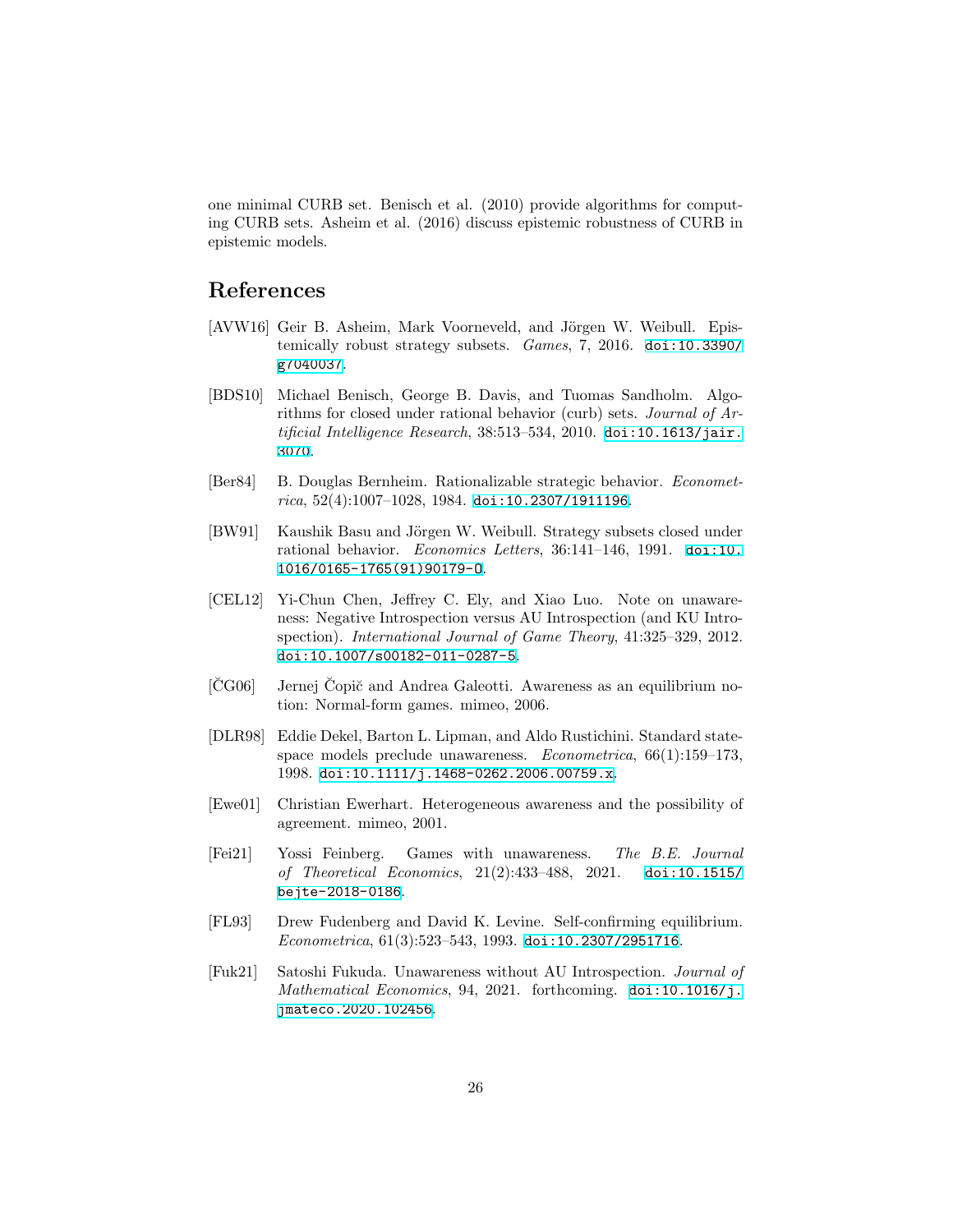- [Gal13] Spyros Galanis. Unawareness of theorems. *Economic Theory*, 52:41– 73, 2013. [doi:10.1007/s00199-011-0683-x](http://dx.doi.org/10.1007/s00199-011-0683-x).
- [Gal18] Spyros Galanis. Speculation under unawareness. *Games and Economic Behavior*, 109:598–615, 2018. [doi:10.1016/j.geb.2018.03.](http://dx.doi.org/10.1016/j.geb.2018.03.001) [001](http://dx.doi.org/10.1016/j.geb.2018.03.001).
- [Gea21] John Geanakoplos. Game theory without partitions, and application to speculation and consensus. *The B.E. Journal of Theoretical Economics*, 21:361–394, 2021. [doi:10.1515/bejte-2019-0010](http://dx.doi.org/10.1515/bejte-2019-0010).
- [GK21] Spyros Galanis and Stelios Kotronis. Updating awareness and information aggregation. *The B.E. Journal of Theoretical Economics*, 21(2):613–635, 2021. [doi:10.1515/bejte-2018-0193](http://dx.doi.org/10.1515/bejte-2018-0193).
- [GMV17] Gills Grandjean, Ana Mauleon, and Vincent Vannetelbosch. Strongly rational sets for normal-form games. *Economic Theory Bulletin*, 5:35– 46, 2017. [doi:10.1007/s40505-016-0095-y](http://dx.doi.org/10.1007/s40505-016-0095-y).
- [GP82] John Geanakoplos and Heraklis Polemarchakis. We can't disagree forever. *Journal of Economic Theory*, 28:192–200, 1982. [doi:10.](http://dx.doi.org/10.1016/0022-0531(82)90099-0) [1016/0022-0531\(82\)90099-0](http://dx.doi.org/10.1016/0022-0531(82)90099-0).
- [GQ13] Simon Grant and John Quiggin. Inductive reasoning about unawareness. *Economic Theory*, 54(3):717–755, 2013. [doi:10.1007/](http://dx.doi.org/10.1007/s00199-012-0734-y) [s00199-012-0734-y](http://dx.doi.org/10.1007/s00199-012-0734-y).
- [Gua20] Pierfrancesco Guarino. An epistemic analysis of dynamic games with unawareness. *Games and Economic Behavior*, 120:257–288, 2020. [doi:10.1016/j.geb.2019.10.006](http://dx.doi.org/10.1016/j.geb.2019.10.006).
- [Har67] John C. Harsanyi. Games with incomplete information played 'Bayesian' player, Part I. *Management Science*, 14:159–182, 1967. [doi:10.1287/mnsc.14.3.159](http://dx.doi.org/10.1287/mnsc.14.3.159).
- [Hei12] Sander Heinsalu. Equivalence of the information structure with unawareness to the logic of awareness. *Journal of Economic Theory*, 147:2453–2468, 2012. [doi:10.1016/j.jet.2012.05.010](http://dx.doi.org/10.1016/j.jet.2012.05.010).
- [HMS3a] Aviad Heifetz, Martin Meier, and Burkhard C. Schipper. Unawareness, beliefs, and speculative trade. *Games and Economic Behavior*, 77:100–121, 2013a. [doi:10.1016/j.geb.2012.09.003](http://dx.doi.org/10.1016/j.geb.2012.09.003).
- [HMS3b] Aviad Heifetz, Martin Meier, and Burkhard C. Schipper. Dynamic unawareness and rationalizable behavior. *Games and Economic Behavior*, 81:50–68, 2013b. [doi:10.1016/j.geb.2013.04.003](http://dx.doi.org/10.1016/j.geb.2013.04.003).
- [HMS06] Aviad Heifetz, Martin Meier, and Burkhard C. Schipper. Interactive unawareness. *Journal of Economic Theory*, 130:78–94, 2006. [doi:](http://dx.doi.org/10.1016/j.jet.2005.02.007) [10.1016/j.jet.2005.02.007](http://dx.doi.org/10.1016/j.jet.2005.02.007).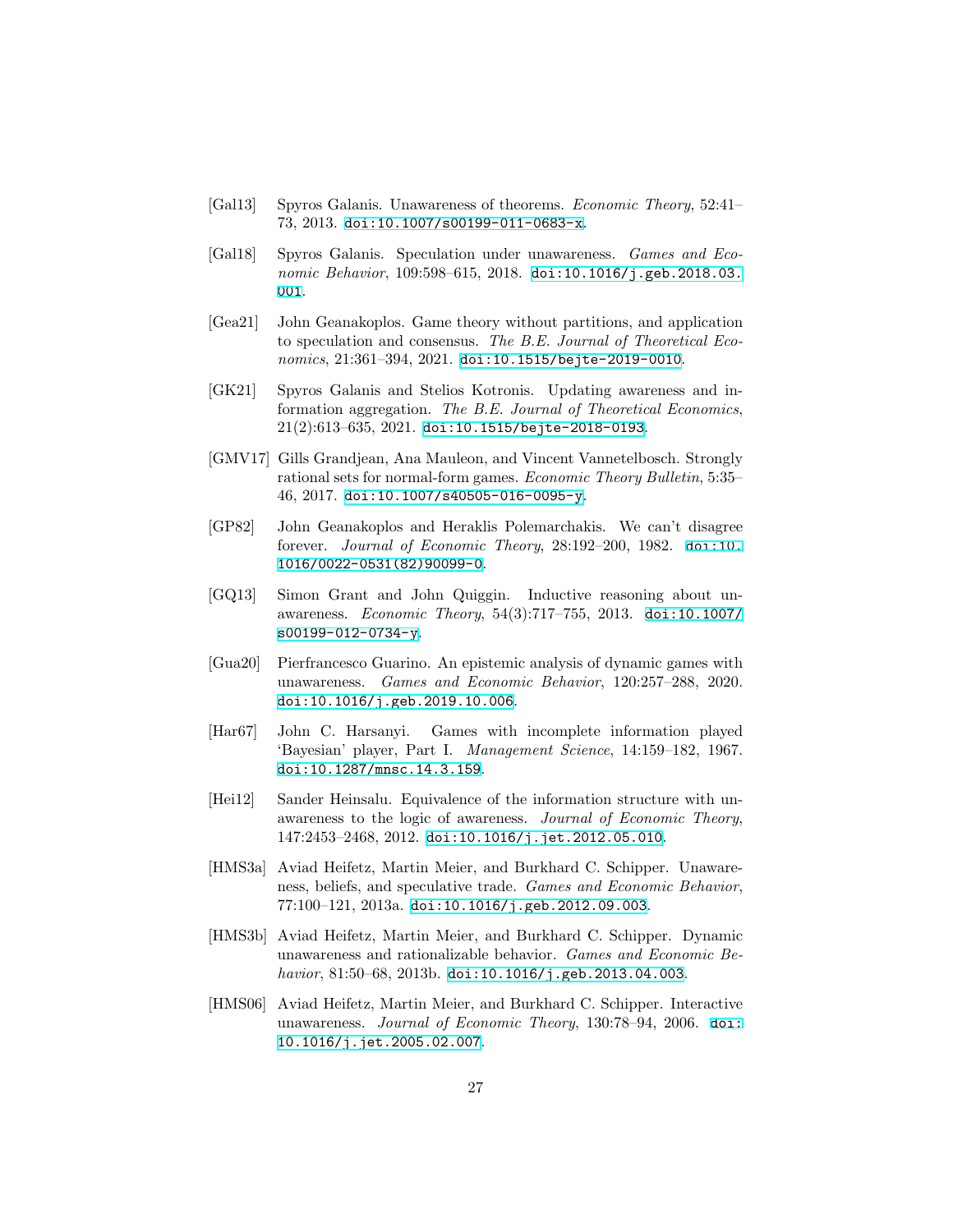- [HMS21] Aviad Heifetz, Martin Meier, and Burkhard C. Schipper. Prudent rationalizability in generalized extensive-form games with unawareness. *The B.E. Journal of Theoretical Economics*, 21(2):525–556, 2021. [doi:10.1515/bejte-2020-2013](http://dx.doi.org/10.1515/bejte-2020-2013).
- [HR14] Joseph Y. Halpern and Leandro C. Rêgo. Extensive games with possibly unaware players. *Mathematical Social Sciences*, 70:42–58, 2014. [doi:10.1016/j.mathsocsci.2012.11.002](http://dx.doi.org/10.1016/j.mathsocsci.2012.11.002).
- [Hur95] Sjakk Hurkens. Learning by forgetful players. *Games and Economic Behavior*, 11:304–329, 1995. [doi:10.1006/game.1995.1053](http://dx.doi.org/10.1006/game.1995.1053).
- [KST21] Norimasa Kobayashi, Yasuo Sasaki, and Yoshihiko Tada. Rationalizable self-confirming equilibrium in normal-form games with unawareness. mimeo, 2021.
- [KV13] Edi Karni and Marie-Louise Vierø. "Reverse Bayesianism": A choicebased theory of growing awareness. *American Economic Review*, 103(7):2790–2810, 2013. [doi:10.1257/aer.103.7.279](http://dx.doi.org/10.1257/aer.103.7.279).
- [KV17] Edi Karni and Marie-Louise Vierø. Awareness of unawareness: A theory of decision making in the face of ignorance. *Journal of Economic Theory*, 168:301–328, 2017. [doi:10.1016/j.jet.2016.12.011](http://dx.doi.org/10.1016/j.jet.2016.12.011).
- [Li09] Jing Li. Information structures with unawareness. *Journal of Economic Theory*, 144:977-993, 2009. [doi:10.1016/j.jet.2008.10.](http://dx.doi.org/10.1016/j.jet.2008.10.001) [001](http://dx.doi.org/10.1016/j.jet.2008.10.001).
- [MR94] Salvatore Modica and Aldo Rustichini. Awareness and partitional information structures. *Theory and Decision*, 37:107–124, 1994. [doi:](http://dx.doi.org/10.1007/978-1-4613-1139-3_7) [10.1007/978-1-4613-1139-3\\_7](http://dx.doi.org/10.1007/978-1-4613-1139-3_7).
- [MR99] Salvatore Modica and Aldo Rustichini. Unawareness and partitional information structures. *Games and Economic Behavior*, 27:265–298, 1999. [doi:10.1006/game.1998.0666](http://dx.doi.org/10.1006/game.1998.0666).
- [MS82] Paul Milgrom and Nancy Stokey. Information, trade and common knowledge. *Jorunal of Economic Theory*, 26:17–27, 1982. [doi:10.](http://dx.doi.org/10.1007/BF01079207) [1007/BF01079207](http://dx.doi.org/10.1007/BF01079207).
- [MS14] Martin Meier and Burkhard C. Schipper. Bayesian games with unawareness and unawareness perfection. *Economic Theory*, 56:219–249, 2014. [doi:10.1007/s00199-013-0788-5](http://dx.doi.org/10.1007/s00199-013-0788-5).
- [MW15] Roger Myerson and Jörgen Weibull. Tenable strategy blocks and settled equilibrium. *Econometrica*, 83:943–976, 2015. [doi:10.3982/](http://dx.doi.org/10.3982/ECTA11048) [ECTA11048](http://dx.doi.org/10.3982/ECTA11048).
- [Ost12] Michael Ostrovsky. Information aggregation in dynamic markets with strategic traders. *Econometrica*, 80(6):2595–2647, 2012. [doi:10.](http://dx.doi.org/10.3982/ECTA8479) [3982/ECTA8479](http://dx.doi.org/10.3982/ECTA8479).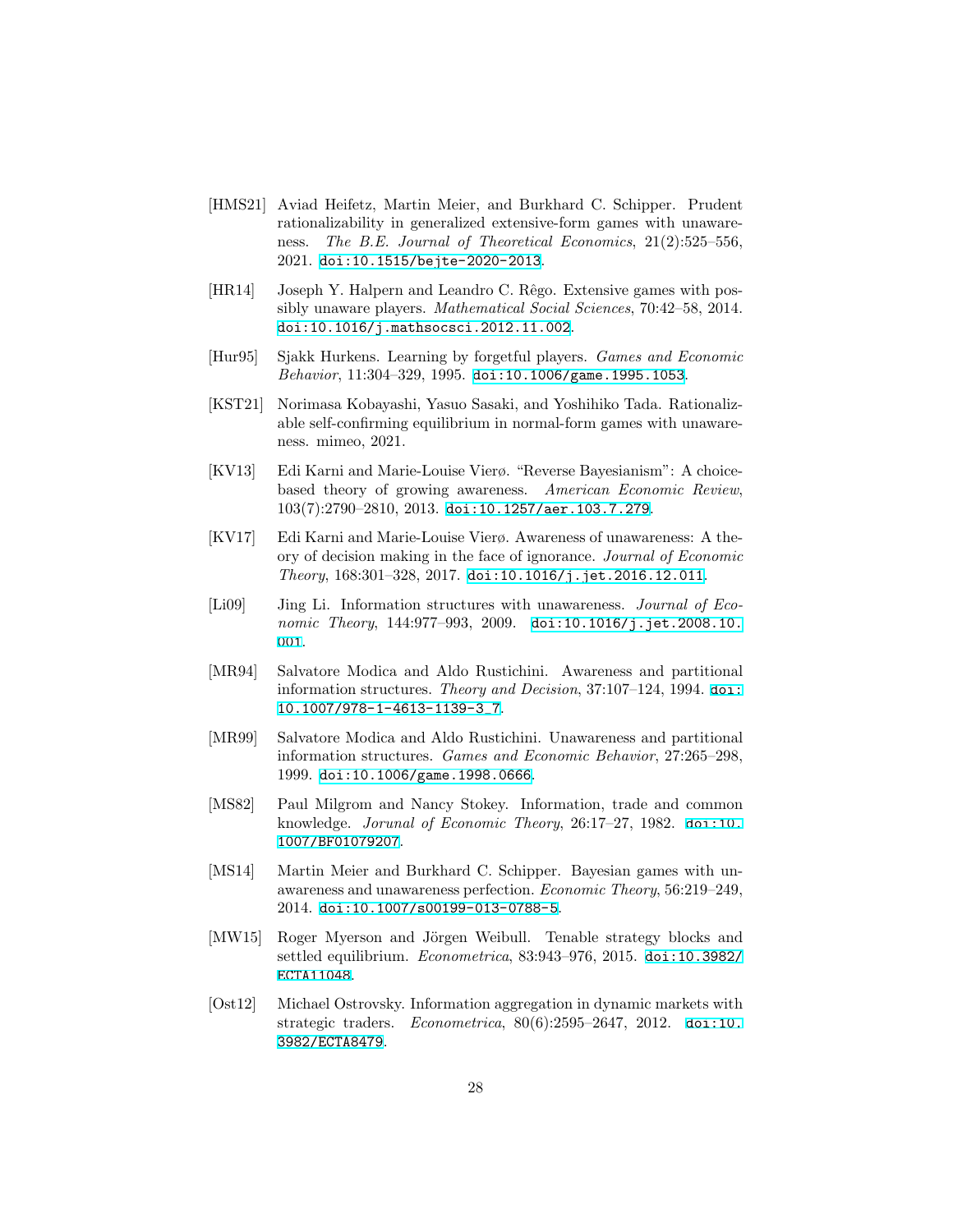- [Ozb07] Erkut Y. Ozbay. Unawareness and strategic announcements in games with uncertainty. In *In: Samet, D. (Ed.), Proceedomgs of the 11th Conference on Theoretical Aspects of Rationality and Knowledge. Presses Universitaires de Louvain*, pages 231–238, 2007.
- [Pea84] David G. Pearce. Rationalizable strategic behavior and the problem of perfection. *Econometrica*, 52(4):1029–1050, 1984. [doi:10.2307/](http://dx.doi.org/10.2307/1911197) [1911197](http://dx.doi.org/10.2307/1911197).
- [Per18] Andrés Perea. Common beleif in rationality in games with unawareness. Technical report, Maastricht University, 2018.
- [Pru03] Vitaly Pruzhansky. On finding curb sets in extensive games. *International Journal of Game Theory*, 32:205–210, 2003. [doi:10.1007/](http://dx.doi.org/10.1007/s001820300146) [s001820300146](http://dx.doi.org/10.1007/s001820300146).
- [RH12] Leandro C. Rêgo and Joseph Y. Halpern. Generalized solution concepts in games with possibly unaware players. *International Journal of Game Theory*, 41:131–155, 2012. [doi:10.1007/](http://dx.doi.org/10.1007/s00182-011-0276-8) [s00182-011-0276-8](http://dx.doi.org/10.1007/s00182-011-0276-8).
- [Sam90] Dov Samet. Ignoring ignorance and agreeing to disagree. *Journal of Economic Theory*, 52(1):190–207, 1990. [doi:10.1016/](http://dx.doi.org/10.1016/0022-0531(90)90074-T) [0022-0531\(90\)90074-T](http://dx.doi.org/10.1016/0022-0531(90)90074-T).
- [Sas17] Yasuo Sasaki. Generalized Nash equilibrium with stable belief hierarchies in static games with unawareness. *Annals of Operations Research*, 256(2):271–284, 2017. [doi:10.1007/s10479-016-2266-5](http://dx.doi.org/10.1007/s10479-016-2266-5).
- [Sch13] Burkhard C. Schipper. Awareness-dependent subjective expected utility. *International Journal of Game Theory*, 42:725–753, 2013. [doi:10.2139/ssrn.1574544](http://dx.doi.org/10.2139/ssrn.1574544).
- [Sch14] Burkhard C. Schipper. Unawareness: A gentle introduction to both the literature and the special issue. *Mathematical Social Sciences*, 70:1–9, 2014. [doi:10.1016/j.mathsocsci.2014.03.002](http://dx.doi.org/10.1016/j.mathsocsci.2014.03.002).
- [Sch21] Burkhard C. Schipper. Discovery and equilibrium in games with unawareness. *Journal of Economic Theory*, 2021. forthcoming. [doi:10.1016/j.jet.2021.105365](http://dx.doi.org/10.1016/j.jet.2021.105365).
- [Shi93] Hyun Song Shin. Logical structure of common knowledge. *Journal of Economic Theory*, 60(1):1–13, 1993. [doi:10.1006/jeth.1993.1032](http://dx.doi.org/10.1006/jeth.1993.1032).
- [Tad18] Yoshihiko Tada. A study of an agent's epistemic revision for the games' structure and the other agents' perceptions: Formulation to replay of games with unawareness. Master's thesis, Chuo University, 2018. (in japanese).